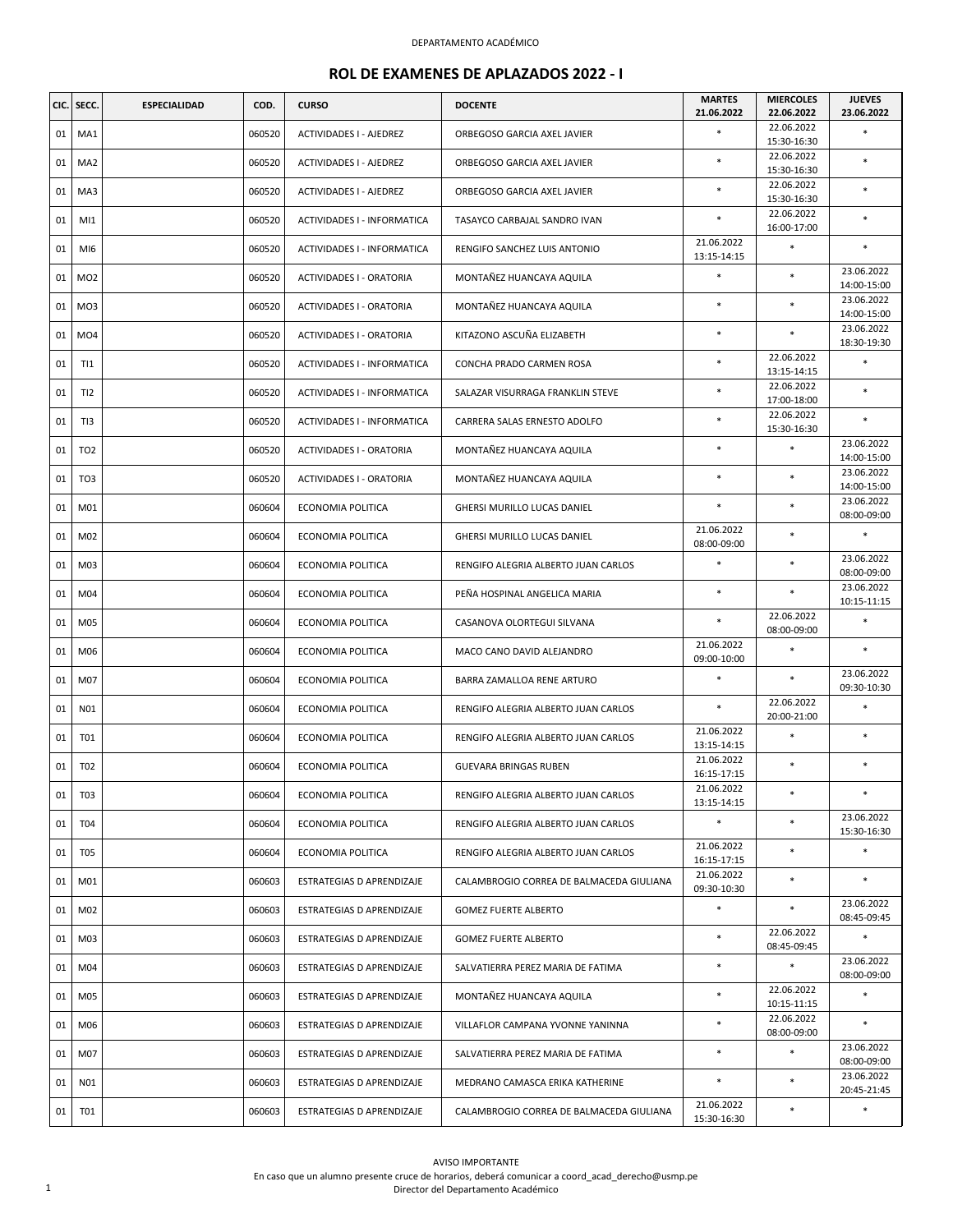| CIC. | SECC.           | <b>ESPECIALIDAD</b> | COD.   | <b>CURSO</b>              | <b>DOCENTE</b>                           | <b>MARTES</b><br>21.06.2022 | <b>MIERCOLES</b><br>22.06.2022      | <b>JUEVES</b><br>23.06.2022 |
|------|-----------------|---------------------|--------|---------------------------|------------------------------------------|-----------------------------|-------------------------------------|-----------------------------|
| 01   | T02             |                     | 060603 | ESTRATEGIAS D APRENDIZAJE | <b>BUSTAMANTE VEGA ROXANA MARIBEL</b>    | $\ast$                      | 22.06.2022<br>17:00-18:00           | ×                           |
| 01   | T <sub>03</sub> |                     | 060603 | ESTRATEGIAS D APRENDIZAJE | MONTES TELLO ROSSANA ELENA               | 21.06.2022<br>09:00-10:00   |                                     | $\ast$                      |
| 01   | T04             |                     | 060603 | ESTRATEGIAS D APRENDIZAJE | BUSTAMANTE VEGA ROXANA MARIBEL           | $\ast$                      | $\ast$                              | 23.06.2022<br>14:00-15:00   |
| 01   | <b>T05</b>      |                     | 060603 | ESTRATEGIAS D APRENDIZAJE | BUSTAMANTE VEGA ROXANA MARIBEL           | $\ast$                      | $\ast$                              | 23.06.2022<br>14:00-15:00   |
| 01   | M01             |                     | 060601 | HIST D L IDEAS POLIT I    | <b>GALLEGOS MOLINA LUIS WALTER</b>       | $\ast$                      | 22.06.2022<br>08:00-09:00           | $\ast$                      |
| 01   | M02             |                     | 060601 | HIST D L IDEAS POLIT I    | <b>GOMEZ FUERTE ALBERTO</b>              | 21.06.2022<br>10:15-11:15   | $\ast$                              | *                           |
| 01   | M03             |                     | 060601 | HIST D L IDEAS POLIT I    | <b>GOMEZ FUERTE ALBERTO</b>              | $\ast$                      | $\ast$                              | 23.06.2022<br>10:15-11:15   |
| 01   | M04             |                     | 060601 | HIST D L IDEAS POLIT I    | GONZALES JAUREGUI YOBANI MAIKEL          | $\ast$                      | 22.06.2022<br>11:15-12:15           | $\ast$                      |
| 01   | M05             |                     | 060601 | HIST D L IDEAS POLIT I    | RODRIGUEZ BURGOS HENRY ESTUARDO          | $\ast$                      | 22.06.2022<br>13:15-14:15           | ×                           |
| 01   | M06             |                     | 060601 | HIST D L IDEAS POLIT I    | SALCEDO CUADROS CARLOS MAGNO             | $\ast$                      | $\ast$                              | 23.06.2022<br>09:30-10:30   |
| 01   | M07             |                     | 060601 | HIST D L IDEAS POLIT I    | CABREJOS MEJIA JORGE ABEL                | 21.06.2022<br>09:00-10:00   | $\ast$                              | ×                           |
| 01   | N01             |                     | 060601 | HIST D L IDEAS POLIT I    | SILVA ALIAGA URSULA CECILIA              | 21.06.2022<br>09:00-10:00   | $\ast$                              | $\ast$                      |
| 01   | T01             |                     | 060601 | HIST D L IDEAS POLIT I    | HERNANDO NIETO EDUARDO EMILIO            | $\ast$                      | $\ast$                              | 23.06.2022<br>13:15-14:15   |
| 01   | T02             |                     | 060601 | HIST D L IDEAS POLIT I    | OBIOL ANAYA ERIK FRANCESC                | $\ast$                      | $\ast$                              | 23.06.2022<br>15:30-16:30   |
| 01   | T <sub>03</sub> |                     | 060601 | HIST D L IDEAS POLIT I    | RODRIGUEZ BURGOS HENRY ESTUARDO          | $\ast$                      | 22.06.2022<br>13:15-14:15           | *                           |
| 01   | T04             |                     | 060601 | HIST D L IDEAS POLIT I    | DEL POMAR SAETTONE MANUEL ANGEL MARTIN   | $\ast$                      | $\ast$                              | 23.06.2022<br>16:15-17:15   |
| 01   | <b>T05</b>      |                     | 060601 | HIST D L IDEAS POLIT I    | DEL POMAR SAETTONE MANUEL ANGEL MARTIN   | $\ast$                      | $\ast$                              | 23.06.2022<br>16:15-17:15   |
| 01   | M01             |                     | 060602 | HISTORIA COMPARADA        | CALAMBROGIO CORREA DE BALMACEDA GIULIANA | $\ast$                      | $\ast$                              | 23.06.2022<br>10:15-11:15   |
| 01   | M02             |                     | 060602 | HISTORIA COMPARADA        | MUÑOZ LAZO DANIEL ESTEBAN                | $\ast$                      | $\ast$                              | 23.06.2022<br>18:30-19:30   |
| 01   | M03             |                     | 060602 | HISTORIA COMPARADA        | CABREJOS MEJIA JORGE ABEL                | 21.06.2022<br>08:00-09:00   | $\ast$                              | $\ast$                      |
| 01   | M04             |                     | 060602 | HISTORIA COMPARADA        | GONZALES JAUREGUI YOBANI MAIKEL          | $\ast$                      | 22.06.2022<br>10:15-11:15           | *                           |
| 01   | M05             |                     | 060602 | HISTORIA COMPARADA        | MOLINA DIMITRIJEVICH MIROSLAVA ALEXANDRA | 21.06.2022<br>10:15-11:15   | $\ast$                              | ×                           |
| 01   | M06             |                     | 060602 | HISTORIA COMPARADA        | RODRIGUEZ BURGOS HENRY ESTUARDO          | $\ast$                      | $\ast$                              | 23.06.2022<br>11:15-12:15   |
| 01   | M07             |                     | 060602 | HISTORIA COMPARADA        | SALCEDO CUADROS CARLOS MAGNO             | 21.06.2022<br>10:15-11:15   | $\ast$                              | $\ast$                      |
| 01   | N01             |                     | 060602 | HISTORIA COMPARADA        | MUÑOZ LAZO DANIEL ESTEBAN                | $\ast$                      | $\ast$                              | 23.06.2022<br>18:30-19:30   |
| 01   | T01             |                     | 060602 | HISTORIA COMPARADA        | GALLEGOS MOLINA LUIS WALTER              | $\ast$                      | $\ast$                              | 23.06.2022<br>17:00-18:00   |
| 01   | T02             |                     | 060602 | HISTORIA COMPARADA        | GONZALES JAUREGUI YOBANI MAIKEL          | 21.06.2022<br>13:15-14:15   | $\ast$                              | *                           |
| 01   | T03             |                     | 060602 | HISTORIA COMPARADA        | RODRIGUEZ BURGOS HENRY ESTUARDO          | $\ast$                      | $\ast$                              | 23.06.2022<br>11:15-12:15   |
| 01   | T04             |                     | 060602 | HISTORIA COMPARADA        | SALCEDO CUADROS CARLOS MAGNO             | 21.06.2022<br>14:00-15:00   | $\ast$                              | *                           |
| 01   | T05             |                     | 060602 | HISTORIA COMPARADA        | SALCEDO CUADROS CARLOS MAGNO             | 21.06.2022<br>14:00-15:00   | $\ast$                              | $\ast$                      |
| 01   |                 |                     | 060599 | INGLES I (VIRTUAL)        | BERLITZ BERLITZ                          |                             | 22.06.2022<br>De 07:00 a 22:00 hrs. |                             |
| 01   | M01             |                     | 060606 | LENGUAJE I                | VILLAFLOR CAMPANA YVONNE YANINNA         | $\ast$                      | 22.06.2022<br>10:15-11:15           | $\ast$                      |
| 01   | M02             |                     | 060606 | LENGUAJE I                | SALVATIERRA PEREZ MARIA DE FATIMA        | $\ast$                      | 22.06.2022<br>10:15-11:15           | $\ast$                      |
| 01   | M03             |                     | 060606 | LENGUAJE I                | SALVATIERRA PEREZ MARIA DE FATIMA        | *                           | 22.06.2022<br>10:15-11:15           | $\ast$                      |
| 01   | M04             |                     | 060606 | LENGUAJE I                | MONTES TELLO ROSSANA ELENA               |                             | 22.06.2022<br>08:45-09:45           | *                           |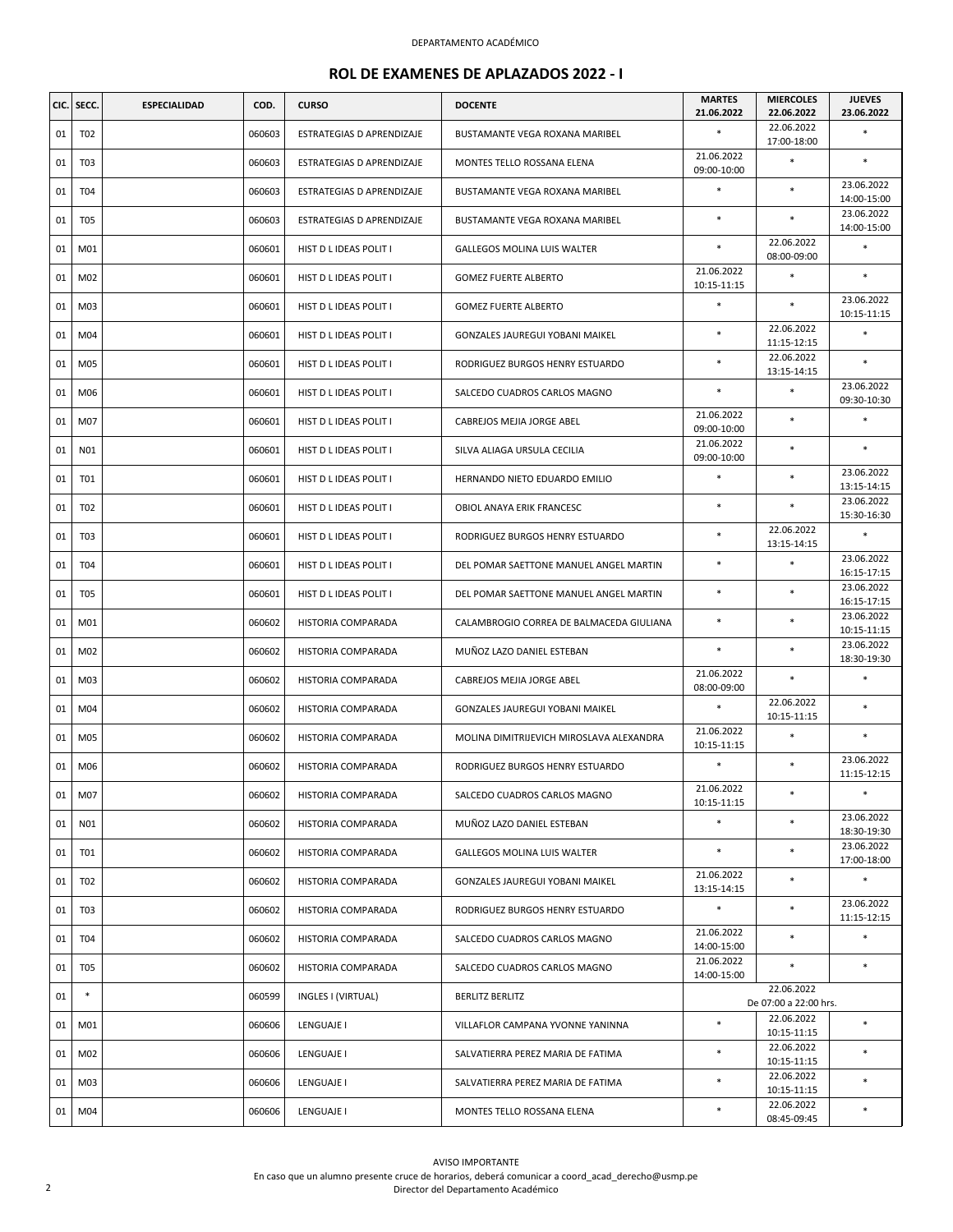| CIC. | SECC.           | <b>ESPECIALIDAD</b> | COD.   | <b>CURSO</b>                     | <b>DOCENTE</b>                         | <b>MARTES</b>             | <b>MIERCOLES</b>          | <b>JUEVES</b>                           |
|------|-----------------|---------------------|--------|----------------------------------|----------------------------------------|---------------------------|---------------------------|-----------------------------------------|
| 01   | M05             |                     | 060606 | LENGUAJE I                       | PULGAR FLORES MARIA DEL PILAR          | 21.06.2022<br>$\ast$      | 22.06.2022<br>$\ast$      | 23.06.2022<br>23.06.2022<br>09:30-10:30 |
| 01   | M06             |                     | 060606 | LENGUAJE I                       | BUSTAMANTE VEGA ROXANA MARIBEL         | 21.06.2022<br>09:30-10:30 | $\ast$                    | *                                       |
| 01   | M07             |                     | 060606 | LENGUAJE I                       | MONTES TELLO ROSSANA ELENA             | $\ast$                    | 22.06.2022<br>08:45-09:45 | *                                       |
| 01   | N01             |                     | 060606 | LENGUAJE I                       | ROMERO DE LA VEGA LUCIA OTILIA         | $\ast$                    | 22.06.2022<br>18:30-19:30 | $\ast$                                  |
| 01   | <b>T01</b>      |                     | 060606 | LENGUAJE I                       | BUSTAMANTE VEGA ROXANA MARIBEL         | $\ast$                    | 22.06.2022<br>15:30-16:30 | $\ast$                                  |
| 01   | T <sub>02</sub> |                     | 060606 | LENGUAJE I                       | VILLAFLOR CAMPANA YVONNE YANINNA       | $\ast$                    | 22.06.2022<br>15:30-16:30 | *                                       |
| 01   | T <sub>03</sub> |                     | 060606 | LENGUAJE I                       | SALVATIERRA PEREZ MARIA DE FATIMA      | 21.06.2022<br>14:00-15:00 | $\ast$                    | *                                       |
| 01   | T04             |                     | 060606 | LENGUAJE I                       | ROMERO DE LA VEGA LUCIA OTILIA         | 21.06.2022<br>17:00-18:00 | $\ast$                    | $\ast$                                  |
| 01   | T <sub>05</sub> |                     | 060606 | LENGUAJE I                       | VILLAFLOR CAMPANA YVONNE YANINNA       | 21.06.2022<br>14:00-15:00 | $\ast$                    | *                                       |
| 01   | M01             |                     | 060605 | TEORIA DEL CONOCIMIENTO          | ORMEÑO MALONE MERCEDES ISABEL          | 21.06.2022<br>11:00-12:00 | $\ast$                    | $\ast$                                  |
| 01   | M02             |                     | 060605 | TEORIA DEL CONOCIMIENTO          | JIMENEZ BERNALES JUAN CARLOS           | $\ast$                    | 22.06.2022<br>09:00-10:00 | $\ast$                                  |
| 01   | M03             |                     | 060605 | TEORIA DEL CONOCIMIENTO          | JIMENEZ BERNALES JUAN CARLOS           | $\ast$                    | 22.06.2022<br>09:00-10:00 | $\ast$                                  |
| 01   | M04             |                     | 060605 | TEORIA DEL CONOCIMIENTO          | MONTES TELLO ROSSANA ELENA             | 21.06.2022<br>08:00-09:00 | $\ast$                    | $\ast$                                  |
| 01   | M05             |                     | 060605 | TEORIA DEL CONOCIMIENTO          | MURILLO SERNA RAMON OSCAR              | $\ast$                    | $\ast$                    | 23.06.2022<br>13:15-14:15               |
| 01   | M06             |                     | 060605 | TEORIA DEL CONOCIMIENTO          | MONTES TELLO ROSSANA ELENA             | 21.06.2022<br>08:00-09:00 | $\ast$                    | *                                       |
| 01   | M07             |                     | 060605 | TEORIA DEL CONOCIMIENTO          | BUSTAMANTE VEGA ROXANA MARIBEL         | $\ast$                    | 22.06.2022<br>10:00-11:00 | *                                       |
| 01   | N01             |                     | 060605 | TEORIA DEL CONOCIMIENTO          | ORMEÑO MALONE MERCEDES ISABEL          | 21.06.2022<br>18:30-19:30 | $\ast$                    | $\ast$                                  |
| 01   | T01             |                     | 060605 | TEORIA DEL CONOCIMIENTO          | BUSTAMANTE VEGA ROXANA MARIBEL         | $\ast$                    | 22.06.2022<br>10:00-11:00 | $\ast$                                  |
| 01   | T <sub>02</sub> |                     | 060605 | TEORIA DEL CONOCIMIENTO          | SUMARRIVA ORTIZ ELITA LEYDI            | 21.06.2022<br>15:30-16:30 | $\ast$                    | *                                       |
| 01   | T <sub>03</sub> |                     | 060605 | TEORIA DEL CONOCIMIENTO          | MURILLO SERNA RAMON OSCAR              | $\ast$                    |                           | 23.06.2022<br>13:15-14:15               |
| 01   | T04             |                     | 060605 | TEORIA DEL CONOCIMIENTO          | <b>GOMEZ FUERTE ALBERTO</b>            | $\ast$                    | 22.06.2022<br>13:15-14:15 | $\ast$                                  |
| 01   | T <sub>05</sub> |                     | 060605 | TEORIA DEL CONOCIMIENTO          | MURILLO SERNA RAMON OSCAR              | *                         | $\ast$                    | 23.06.2022<br>13:15-14:15               |
| 02   | MI <sub>2</sub> |                     | 060442 | ACTIVIDADES II - INFORMATICA     | SAAVEDRA VALENTIN VILMA ESTHER         | $\ast$                    | 22.06.2022<br>16:00-17:00 | $\ast$                                  |
| 02   | MI6             |                     | 060442 | ACTIVIDADES II - INFORMATICA     | CHILENO CORDOVA JORGE OMAR             | $\ast$                    | $\ast$                    | 23.06.2022<br>10:00-11:00               |
| 02   | MO1             |                     | 060442 | ACTIVIDADES II - ORATORIA        | BUSTAMANTE VEGA ROXANA MARIBEL         | 21.06.2022<br>10:30-11:30 | $\ast$                    | *                                       |
| 02   | MO <sub>2</sub> |                     | 060442 | <b>ACTIVIDADES II - ORATORIA</b> | VILLAFLOR CAMPANA YVONNE YANINNA       | $\ast$                    | 22.06.2022<br>14:15-15:15 | $\ast$                                  |
| 02   | MO3             |                     | 060442 | ACTIVIDADES II - ORATORIA        | MONTES TELLO ROSSANA ELENA             | $\ast$                    | $\ast$                    | 23.06.2022<br>08:45-09:45               |
| 02   | MO <sub>4</sub> |                     | 060442 | ACTIVIDADES II - ORATORIA        | KITAZONO ASCUÑA ELIZABETH              | $\ast$                    | $\ast$                    | 23.06.2022<br>19:30-20:30               |
| 02   | T11             |                     | 060442 | ACTIVIDADES II - INFORMATICA     | SANCHEZ TRUJILLO ROSA AURORA           | $\ast$                    | 22.06.2022<br>15:30-16:30 | *                                       |
| 02   | TI2             |                     | 060442 | ACTIVIDADES II - INFORMATICA     | ATOCHE CHINCHAY LUBINDA NELLY          | $\ast$                    | 22.06.2022<br>15:30-16:30 | *                                       |
| 02   | TO1             |                     | 060442 | ACTIVIDADES II - ORATORIA        | MONTAÑEZ HUANCAYA AQUILA               | $\ast$                    | $\ast$                    | 23.06.2022<br>15:00-16:00               |
| 02   | TO <sub>2</sub> |                     | 060442 | ACTIVIDADES II - ORATORIA        | MONTAÑEZ HUANCAYA AQUILA               | $\ast$                    | $\ast$                    | 23.06.2022<br>15:00-16:00               |
| 02   | M01             |                     | 060609 | <b>CIENCIA POLITICA</b>          | MURILLO SERNA RAMON OSCAR              | $\ast$                    | 22.06.2022<br>08:00-09:00 | $\ast$                                  |
| 02   | M04             |                     | 060609 | CIENCIA POLITICA                 | MURILLO SERNA RAMON OSCAR              | *                         | $\ast$                    | 23.06.2022<br>09:30-10:30               |
| 02   | M06             |                     | 060609 | CIENCIA POLITICA                 | DEL POMAR SAETTONE MANUEL ANGEL MARTIN | *                         |                           | 23.06.2022<br>17:15-18:15               |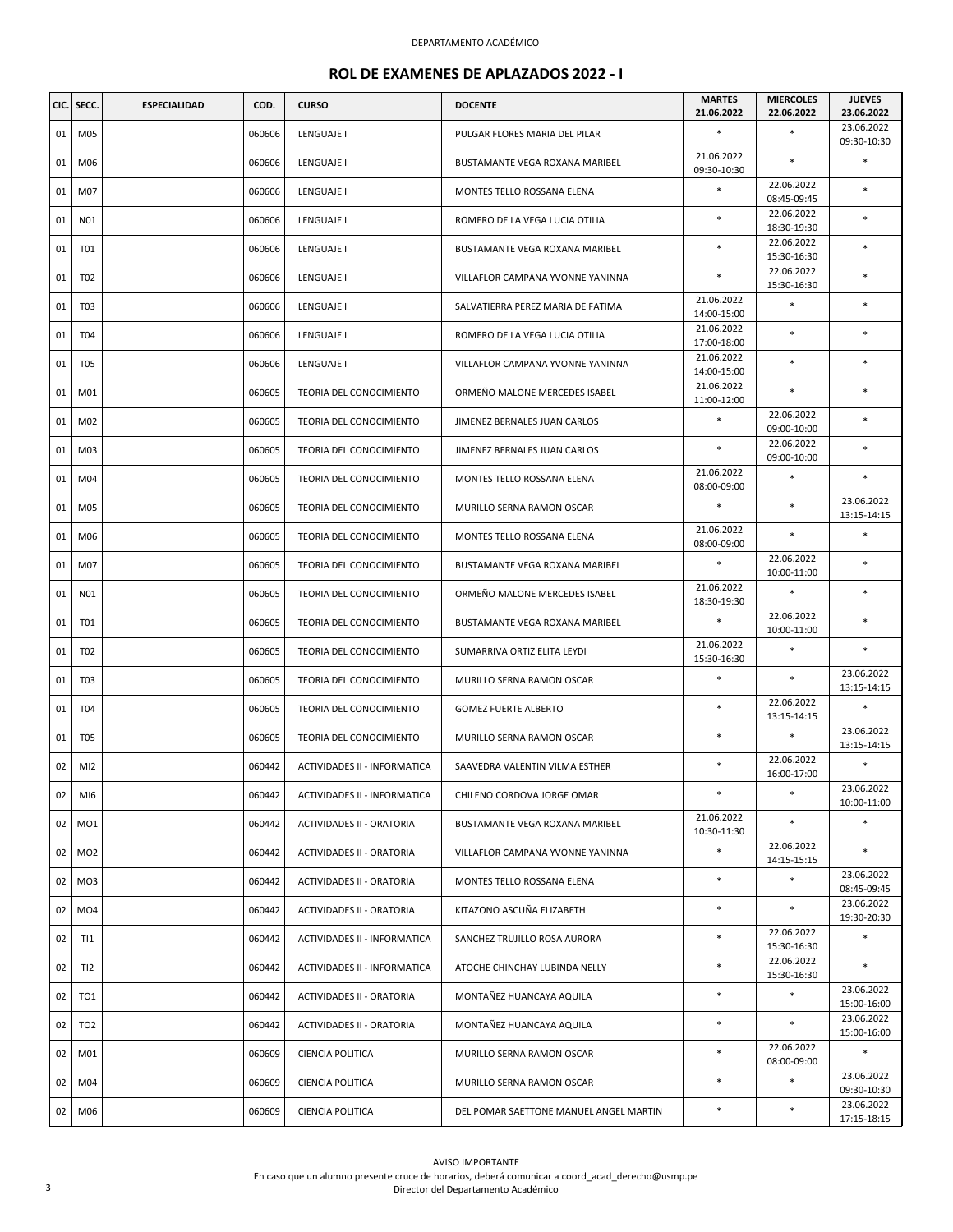|    | CIC. SECC.      | <b>ESPECIALIDAD</b> | COD.   | <b>CURSO</b>            | <b>DOCENTE</b>                         | <b>MARTES</b><br>21.06.2022 | <b>MIERCOLES</b><br>22.06.2022      | <b>JUEVES</b><br>23.06.2022 |
|----|-----------------|---------------------|--------|-------------------------|----------------------------------------|-----------------------------|-------------------------------------|-----------------------------|
| 02 | N01             |                     | 060609 | CIENCIA POLITICA        | <b>GUTIERREZ TICSE LUIS GUSTAVO</b>    | 21.06.2022<br>16:00-17:00   |                                     |                             |
| 02 | T01             |                     | 060609 | CIENCIA POLITICA        | RICALDE DE VILLENA GIOVANNI PAOLO      | $\ast$                      | $\ast$                              | 23.06.2022<br>14:00-15:00   |
| 02 | M01             |                     | 060610 | FUNDAMENTOS DE ECONOMIA | RENGIFO ALEGRIA ALBERTO JUAN CARLOS    | $\ast$                      | 22.06.2022<br>10:15-11:15           | $\ast$                      |
| 02 | M02             |                     | 060610 | FUNDAMENTOS DE ECONOMIA | RENGIFO ALEGRIA ALBERTO JUAN CARLOS    | $\ast$                      | 22.06.2022<br>11:45-12:45           | $\ast$                      |
| 02 | M04             |                     | 060610 | FUNDAMENTOS DE ECONOMIA | URIBE AMOROS OSCAR ALBERTO             | 21.06.2022<br>08:45-09:45   | $\ast$                              | $\ast$                      |
| 02 | M05             |                     | 060610 | FUNDAMENTOS DE ECONOMIA | TAQUIA GUTIERREZ ROSSANA PILAR         | $\ast$                      | $\ast$                              | 23.06.2022<br>11:00-12:00   |
| 02 | N01             |                     | 060610 | FUNDAMENTOS DE ECONOMIA | CASANOVA OLORTEGUI SILVANA             | $\ast$                      | $\ast$                              | 23.06.2022<br>18:30-19:30   |
| 02 | T <sub>02</sub> |                     | 060610 | FUNDAMENTOS DE ECONOMIA | <b>KRKLEC TORRES FRANK</b>             | $\ast$                      | 22.06.2022<br>17:00-18:00           | $\ast$                      |
| 02 | M01             |                     | 060607 | HIST D L IDEAS POLIT II | SALCEDO CUADROS CARLOS MAGNO           | $\ast$                      | $\ast$                              | 23.06.2022<br>11:45-12:45   |
| 02 | M02             |                     | 060607 | HIST D L IDEAS POLIT II | RODRIGUEZ BURGOS HENRY ESTUARDO        |                             | $\ast$                              | 23.06.2022<br>10:15-11:15   |
| 02 | M03             |                     | 060607 | HIST D L IDEAS POLIT II | <b>GONZALES JAUREGUI YOBANI MAIKEL</b> | 21.06.2022<br>18:30-19:30   | $\ast$                              |                             |
| 02 | M04             |                     | 060607 | HIST D L IDEAS POLIT II | SILVA ALIAGA URSULA CECILIA            | 21.06.2022<br>10:00-11:00   | $\ast$                              | $\ast$                      |
| 02 | N01             |                     | 060607 | HIST D L IDEAS POLIT II | GONZALES JAUREGUI YOBANI MAIKEL        | 21.06.2022<br>18:30-19:30   | $\ast$                              | $\ast$                      |
| 02 | T <sub>02</sub> |                     | 060607 | HIST D L IDEAS POLIT II | <b>GONZALES JAUREGUI YOBANI MAIKEL</b> | 21.06.2022<br>18:30-19:30   | $\ast$                              | $\ast$                      |
| 02 | <b>T05</b>      |                     | 060607 | HIST D L IDEAS POLIT II | <b>KRKLEC TORRES FRANK</b>             | $\ast$                      | 22.06.2022<br>18:00-19:00           | $\ast$                      |
| 02 | M01             |                     | 060608 | HIST GEN D DERECHO      | URIBE AMOROS OSCAR ALBERTO             | 21.06.2022<br>10:15-11:15   | $\ast$                              | $\ast$                      |
| 02 | M02             |                     | 060608 | HIST GEN D DERECHO      | VIZCARDO REYES FIORELLA MELISA         | $\ast$                      | 22.06.2022<br>10:15-11:15           | $\ast$                      |
| 02 | M04             |                     | 060608 | HIST GEN D DERECHO      | AMADO RAMIREZ ELIZABETH DEL PILAR      | 21.06.2022<br>10:30-11:30   | $\ast$                              | $\ast$                      |
| 02 | M05             |                     | 060608 | HIST GEN D DERECHO      | HERNANDO NIETO EDUARDO EMILIO          | $\ast$                      | 22.06.2022<br>11:00-12:00           | $\ast$                      |
| 02 | N01             |                     | 060608 | HIST GEN D DERECHO      | AVILA HERRERA HENRY JOSE               | $\ast$                      | 22.06.2022<br>18:30-19:30           | $\ast$                      |
| 02 | T01             |                     | 060608 | HIST GEN D DERECHO      | CABREJOS MEJIA JORGE ABEL              | $\ast$                      | $\ast$                              | 23.06.2022<br>14:00-15:00   |
| 02 | T <sub>05</sub> |                     | 060608 | HIST GEN D DERECHO      | GONZALES JAUREGUI YOBANI MAIKEL        | 21.06.2022<br>16:15-17:15   | $\ast$                              | $\ast$                      |
| 02 |                 |                     | 060600 | INGLES II (VIRTUAL)     | <b>BERLITZ BERLITZ</b>                 |                             | 22.06.2022<br>De 07:00 a 22:00 hrs. |                             |
| 02 | M01             |                     | 060612 | LENGUAJE II             | SALVATIERRA PEREZ MARIA DE FATIMA      | 21.06.2022<br>08:00-09:00   | $*$                                 | *                           |
| 02 | M02             |                     | 060612 | LENGUAJE II             | VILLAFLOR CAMPANA YVONNE YANINNA       | $\ast$                      | $\ast$                              | 23.06.2022<br>08:00-09:00   |
| 02 | M03             |                     | 060612 | LENGUAJE II             | MONTES TELLO ROSSANA ELENA             | $\ast$                      | *                                   | 23.06.2022<br>11:45-12:45   |
| 02 | N01             |                     | 060612 | LENGUAJE II             | ROMERO DE LA VEGA LUCIA OTILIA         | 21.06.2022<br>20:45-21:45   | $\ast$                              | $\ast$                      |
| 02 | T01             |                     | 060612 | LENGUAJE II             | BUSTAMANTE VEGA ROXANA MARIBEL         | 21.06.2022<br>14:00-15:00   | $\ast$                              | $\ast$                      |
| 02 | T02             |                     | 060612 | LENGUAJE II             | VILLAFLOR CAMPANA YVONNE YANINNA       | 21.06.2022<br>15:30-16:30   | *                                   | $\ast$                      |
| 02 | M02             |                     | 060611 | TEORIA DEL DERECHO I    | YACOLCA ESTARES DANIEL IRWIN           | $\ast$                      | $\ast$                              | 23.06.2022<br>09:30-10:30   |
| 02 | M04             |                     | 060611 | TEORIA DEL DERECHO I    | PORTOCARRERO ZAMORA MARIA ELENA        | 21.06.2022<br>16:30-17:30   | $\ast$                              | $\ast$                      |
| 02 | M05             |                     | 060611 | TEORIA DEL DERECHO I    | BELTRAN PACHECO JORGE ALBERTO          | $\ast$                      | 22.06.2022<br>10:30-11:30           | $\ast$                      |
| 02 | M06             |                     | 060611 | TEORIA DEL DERECHO I    | QUISPE ASTOQUILCA CARLOS LUIS          | 21.06.2022<br>19:00-20:00   | $\ast$                              | $\ast$                      |
| 02 | T01             |                     | 060611 | TEORIA DEL DERECHO I    | ORTEGA PAREDES CARMEN LUZ              | $\ast$                      | 22.06.2022<br>16:15-17:15           | $\ast$                      |
| 02 | T02             |                     | 060611 | TEORIA DEL DERECHO I    | PORTOCARRERO ZAMORA MARIA ELENA        | 21.06.2022<br>16:30-17:30   | $\ast$                              | $\ast$                      |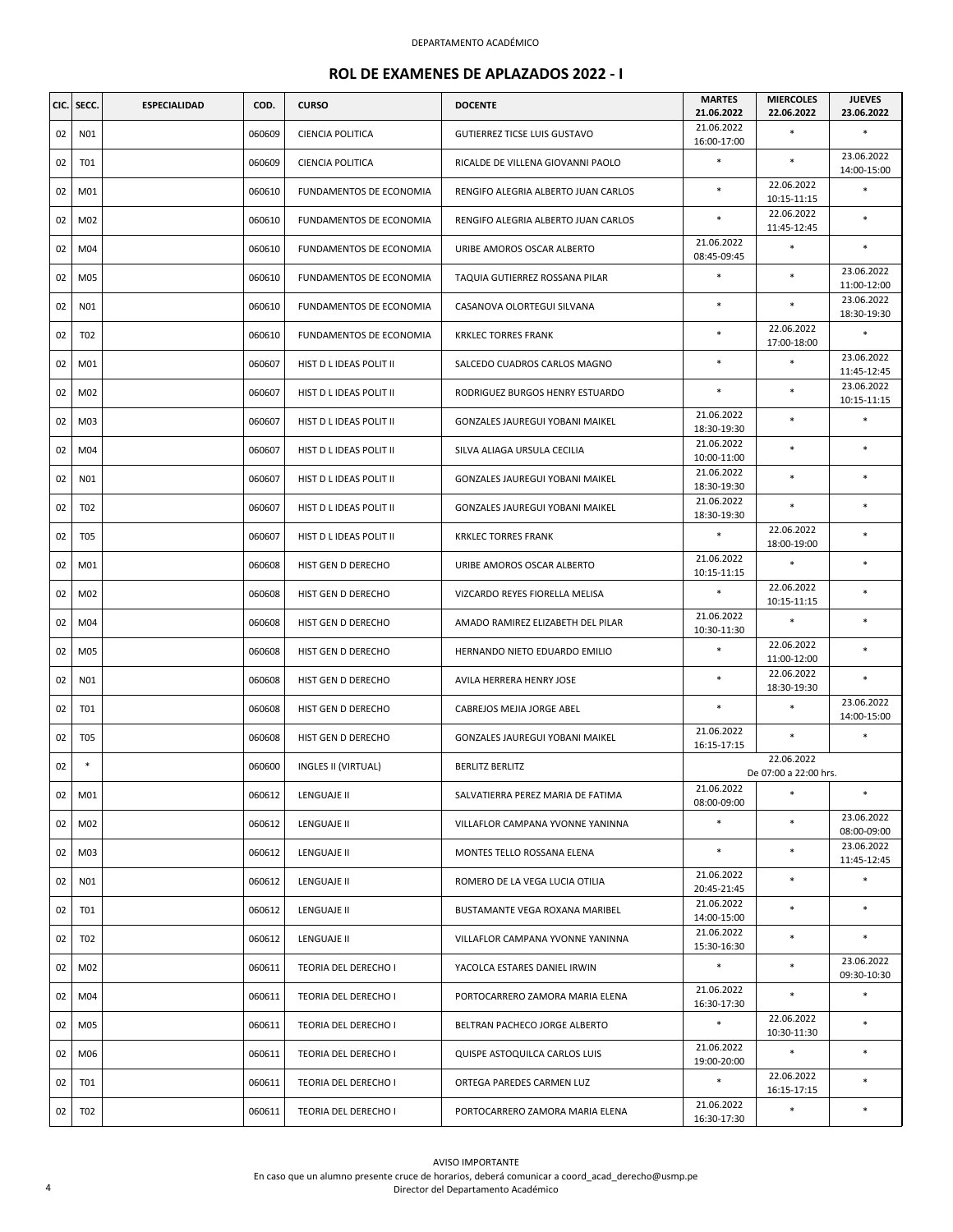| CIC. | SECC.      | <b>ESPECIALIDAD</b> | COD.   | <b>CURSO</b>                    | <b>DOCENTE</b>                   | <b>MARTES</b><br>21.06.2022 | <b>MIERCOLES</b><br>22.06.2022 | <b>JUEVES</b><br>23.06.2022 |
|------|------------|---------------------|--------|---------------------------------|----------------------------------|-----------------------------|--------------------------------|-----------------------------|
| 03   | M01        |                     | 060614 | <b>ACTO JURIDICO</b>            | NORIEGA TEJADA ELI LUIS VICENTE  | 21.06.2022<br>20:00-21:00   | $\ast$                         | $\ast$                      |
| 03   | M02        |                     | 060614 | <b>ACTO JURIDICO</b>            | LARA ORTIZ JAVIER WALDIMIRO      | 21.06.2022<br>08:00-09:00   | $\ast$                         | $\ast$                      |
| 03   | M03        |                     | 060614 | ACTO JURIDICO                   | YUPANQUI CUEVA IRIS MARISOL      | $\ast$                      | $\ast$                         | 23.06.2022<br>08:00-09:00   |
| 03   | M04        |                     | 060614 | <b>ACTO JURIDICO</b>            | BALAREZO REYES EMILIO JOSE       | $\ast$                      | $\ast$                         | 23.06.2022<br>10:15-11:15   |
| 03   | M05        |                     | 060614 | <b>ACTO JURIDICO</b>            | BRAVO SENDER RAUL ANTONIO        | $\ast$                      | $\ast$                         | 23.06.2022<br>09:00-10:00   |
| 03   | N01        |                     | 060614 | <b>ACTO JURIDICO</b>            | NORIEGA TEJADA ELI LUIS VICENTE  | 21.06.2022<br>20:00-21:00   | $\ast$                         | $\ast$                      |
| 03   | <b>T01</b> |                     | 060614 | <b>ACTO JURIDICO</b>            | CANALES PORRAS OMAR RODOLFO      | 21.06.2022<br>10:00-11:00   | $\ast$                         | $\ast$                      |
| 03   | T02        |                     | 060614 | <b>ACTO JURIDICO</b>            | ANTON GONZALEZ JOSE ANTONIO      | $\ast$                      | $\ast$                         | 23.06.2022<br>17:00-18:00   |
| 03   | T03        |                     | 060614 | <b>ACTO JURIDICO</b>            | LARA ORTIZ JAVIER WALDIMIRO      | *                           | 22.06.2022<br>14:45-15:45      | ×                           |
| 03   | <b>T04</b> |                     | 060614 | <b>ACTO JURIDICO</b>            | RIOJA BERMUDEZ ALEXANDER         | $\ast$                      | $\ast$                         | 23.06.2022<br>15:45-16:45   |
| 03   | M01        |                     | 060618 | <b>INSTITUCIONES PROCESALES</b> | LARA ORTIZ JAVIER WALDIMIRO      | $\ast$                      | $\ast$                         | 23.06.2022<br>10:15-11:15   |
| 03   | M02        |                     | 060618 | <b>INSTITUCIONES PROCESALES</b> | GAVANCHO CHAVEZ LUIS ALBERTO     | $\ast$                      | $\ast$                         | 23.06.2022<br>18:30-19:30   |
| 03   | M03        |                     | 060618 | INSTITUCIONES PROCESALES        | BARBA RADANOVICH JOSE MIGUEL     | $\ast$                      | 22.06.2022<br>11:00-12:00      | $\ast$                      |
| 03   | M04        |                     | 060618 | <b>INSTITUCIONES PROCESALES</b> | GAVANCHO CHAVEZ LUIS ALBERTO     | $\ast$                      | $\ast$                         | 23.06.2022<br>18:30-19:30   |
| 03   | M05        |                     | 060618 | <b>INSTITUCIONES PROCESALES</b> | RIOJA BERMUDEZ ALEXANDER         | $\ast$                      | $\ast$                         | 23.06.2022<br>17:00-18:00   |
| 03   | N01        |                     | 060618 | INSTITUCIONES PROCESALES        | ALVAREZ VARGAS NAPOLEON DE JESUS | $\ast$                      | $\ast$                         | 23.06.2022<br>20:45-21:45   |
| 03   | N02        |                     | 060618 | INSTITUCIONES PROCESALES        | ALVAREZ VARGAS NAPOLEON DE JESUS | $\ast$                      | $\ast$                         | 23.06.2022<br>20:45-21:45   |
| 03   | T01        |                     | 060618 | INSTITUCIONES PROCESALES        | BARBA RADANOVICH JOSE MIGUEL     | $\ast$                      | 22.06.2022<br>13:15-14:15      | $\ast$                      |
| 03   | T02        |                     | 060618 | INSTITUCIONES PROCESALES        | DIAZ SOLIS CHRISTIAN             | 21.06.2022<br>14:45-15:45   | $\ast$                         | $\ast$                      |
| 03   | <b>T03</b> |                     | 060618 | INSTITUCIONES PROCESALES        | CASASSA CASANOVA SERGIO NATALINO | 21.06.2022<br>13:15-14:15   | $\ast$                         | $\ast$                      |
| 03   | T04        |                     | 060618 | INSTITUCIONES PROCESALES        | LARA ORTIZ JAVIER WALDIMIRO      | $\ast$                      | 22.06.2022<br>13:15-14:15      | $\ast$                      |
| 03   | <b>T05</b> |                     | 060618 | INSTITUCIONES PROCESALES        | RIOJA BERMUDEZ ALEXANDER         | $\ast$                      | $\ast$                         | 23.06.2022<br>17:00-18:00   |
| 03   | M01        |                     | 060616 | MET. DE LA INVESTIGACION        | ROSAS YATACO JORGE               | $\ast$                      |                                | 23.06.2022<br>08:00-09:00   |
| 03   | M02        |                     | 060616 | MET. DE LA INVESTIGACION        | <b>GOMEZ FUERTE ALBERTO</b>      | $\ast$                      | 22.06.2022<br>10:15-11:15      | *                           |
| 03   | M03        |                     | 060616 | MET. DE LA INVESTIGACION        | MURILLO SERNA RAMON OSCAR        | 21.06.2022<br>08:00-09:00   | $\ast$                         | $\ast$                      |
| 03   | M04        |                     | 060616 | MET. DE LA INVESTIGACION        | MONTES TELLO ROSSANA ELENA       | $\ast$                      | 22.06.2022<br>11:45-12:45      | $\ast$                      |
| 03   | M05        |                     | 060616 | MET. DE LA INVESTIGACION        | JIMENEZ PIMENTEL RICARDO         | 21.06.2022<br>10:00-11:00   | $\ast$                         | *                           |
| 03   | N01        |                     | 060616 | MET. DE LA INVESTIGACION        | YARLEQUE MONTERO JEARSINEO RAY   | 21.06.2022<br>18:30-19:30   | $\ast$                         | $\ast$                      |
| 03   | N02        |                     | 060616 | MET. DE LA INVESTIGACION        | ESPINOZA BURGOS MARIA CAROLINA   | 21.06.2022<br>20:00-21:00   | $\ast$                         | $\ast$                      |
| 03   | T01        |                     | 060616 | MET. DE LA INVESTIGACION        | ROSAS YATACO JORGE               | $\ast$                      | $\ast$                         | 23.06.2022<br>15:30-16:30   |
| 03   | T02        |                     | 060616 | MET. DE LA INVESTIGACION        | ESPINOZA BONIFAZ AUGUSTO RENZO   | $\ast$                      | $\ast$                         | 23.06.2022<br>15:45-16:45   |
| 03   | T03        |                     | 060616 | MET. DE LA INVESTIGACION        | MURILLO SERNA RAMON OSCAR        | $\ast$                      | 22.06.2022<br>14:45-15:45      | $\ast$                      |
| 03   | T05        |                     | 060616 | MET. DE LA INVESTIGACION        | VILLAFLOR CAMPANA YVONNE YANINNA | 21.06.2022<br>14:00-15:00   | $\ast$                         | $\ast$                      |
| 03   | M01        |                     | 060613 | PRINCIPIOS Y PERSONAS           | BRAVO SENDER RAUL ANTONIO        | $\ast$                      | $\ast$                         | 23.06.2022<br>10:15-11:15   |
| 03   | M02        |                     | 060613 | PRINCIPIOS Y PERSONAS           | YUPANQUI CUEVA IRIS MARISOL      | 21.06.2022<br>11:45-12:45   | $\ast$                         | $\ast$                      |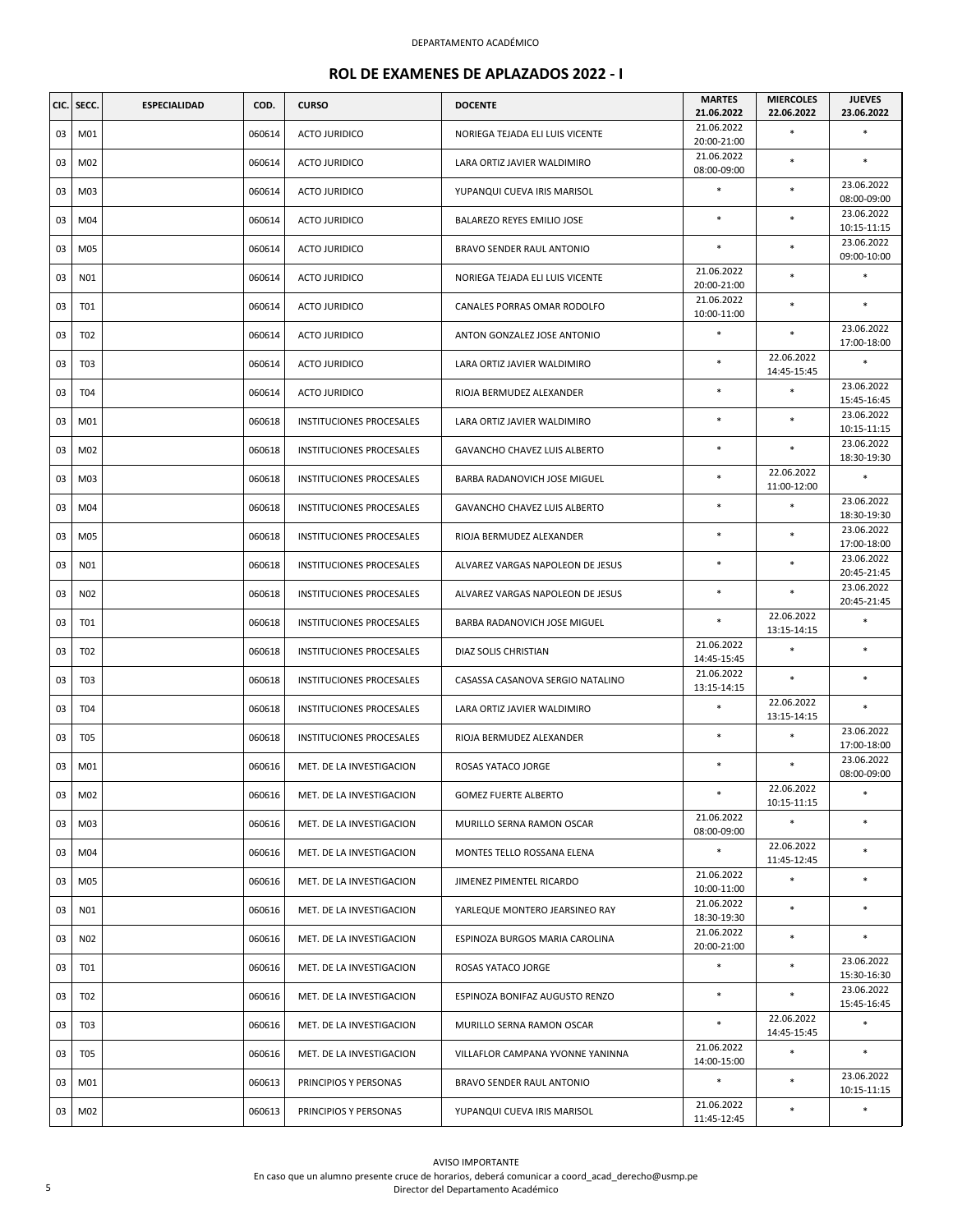| CIC. | SECC.           | <b>ESPECIALIDAD</b> | COD.   | <b>CURSO</b>                 | <b>DOCENTE</b>                       | <b>MARTES</b><br>21.06.2022 | <b>MIERCOLES</b><br>22.06.2022 | <b>JUEVES</b><br>23.06.2022 |
|------|-----------------|---------------------|--------|------------------------------|--------------------------------------|-----------------------------|--------------------------------|-----------------------------|
| 03   | M03             |                     | 060613 | PRINCIPIOS Y PERSONAS        | BRAVO SENDER RAUL ANTONIO            | $\ast$                      | $\ast$                         | 23.06.2022<br>10:15-11:15   |
| 03   | M04             |                     | 060613 | PRINCIPIOS Y PERSONAS        | LARA ORTIZ JAVIER WALDIMIRO          | 21.06.2022<br>10:15-11:15   | $\ast$                         | *                           |
| 03   | M05             |                     | 060613 | PRINCIPIOS Y PERSONAS        | CABREJOS MEJIA JORGE ABEL            | $\ast$                      | $\ast$                         | 23.06.2022<br>08:00-09:00   |
| 03   | T02             |                     | 060613 | PRINCIPIOS Y PERSONAS        | RIOJA BERMUDEZ ALEXANDER             | $\ast$                      | $\ast$                         | 23.06.2022<br>14:45-15:45   |
| 03   | T04             |                     | 060613 | PRINCIPIOS Y PERSONAS        | AMADO RAMIREZ ELIZABETH DEL PILAR    | 21.06.2022<br>13:15-14:15   | $\ast$                         | *                           |
| 03   | N01             |                     | 060613 | PRINCIPIOS Y PERSONAS        | CAMACHO BEAS JOSE ANTONIO            | 21.06.2022<br>20:00-21:00   | $\ast$                         | *                           |
| 03   | N <sub>02</sub> |                     | 060613 | PRINCIPIOS Y PERSONAS        | AGURTO GONZALES CARLOS ANTONIO       | $\ast$                      | 22.06.2022<br>20:00-21:00      | $\ast$                      |
| 03   | T01             |                     | 060613 | PRINCIPIOS Y PERSONAS        | BALAREZO REYES EMILIO JOSE           | $\ast$                      | 22.06.2022<br>14:45-15:45      | $\ast$                      |
| 03   | T <sub>03</sub> |                     | 060613 | PRINCIPIOS Y PERSONAS        | CAMACHO BEAS JOSE ANTONIO            | 21.06.2022<br>15:30-16:30   | $\ast$                         | *                           |
| 03   | T <sub>05</sub> |                     | 060613 | PRINCIPIOS Y PERSONAS        | MUÑOZ LAZO DANIEL ESTEBAN            | 21.06.2022<br>15:30-16:30   | $\ast$                         | $\ast$                      |
| 03   | M01             |                     | 060615 | TEORIA CONSTITUCIONAL        | CAMPOS TORRES JOSEPH GABRIEL         | 21.06.2022<br>09:30-10:30   | $\ast$                         | $\ast$                      |
| 03   | M02             |                     | 060615 | TEORIA CONSTITUCIONAL        | DE LA PUENTE MEJIA JUAN FRANCISCO    | 21.06.2022<br>08:00-09:00   | $\ast$                         | $\ast$                      |
| 03   | M03             |                     | 060615 | <b>TEORIA CONSTITUCIONAL</b> | DONAYRE MONTESINOS CHRISTIAN MARCELO | $\ast$                      | $\ast$                         | 23.06.2022<br>17:15-18:15   |
| 03   | M04             |                     | 060615 | TEORIA CONSTITUCIONAL        | CANALES CAMA CAROLINA                | $\ast$                      | $\ast$                         | 23.06.2022<br>10:15-11:15   |
| 03   | M05             |                     | 060615 | TEORIA CONSTITUCIONAL        | GALVEZ MONTERO JOSE FRANCISCO        | $\ast$                      | 22.06.2022<br>10:15-11:15      | *                           |
| 03   | N01             |                     | 060615 | <b>TEORIA CONSTITUCIONAL</b> | ETO CRUZ GERARDO                     | 21.06.2022<br>20:00-21:00   |                                | $\ast$                      |
| 03   | N02             |                     | 060615 | TEORIA CONSTITUCIONAL        | CARPIO MARCOS EDGAR ENRIQUE          | 21.06.2022<br>12:00-13:00   | $\ast$                         | $\ast$                      |
| 03   | T01             |                     | 060615 | TEORIA CONSTITUCIONAL        | MORALES SARAVIA FRANCISCO HUMBERTO   | $\ast$                      | 22.06.2022<br>09:00-10:00      | $\ast$                      |
| 03   | T <sub>02</sub> |                     | 060615 | <b>TEORIA CONSTITUCIONAL</b> | TUPAYACHI SOTOMAYOR JHONNY           | *                           | 22.06.2022<br>14:00-15:00      | *                           |
| 03   | T <sub>03</sub> |                     | 060615 | <b>TEORIA CONSTITUCIONAL</b> | DONAYRE MONTESINOS CHRISTIAN MARCELO | $\ast$                      | $\ast$                         | 23.06.2022<br>16:15-17:15   |
| 03   | T04             |                     | 060615 | TEORIA CONSTITUCIONAL        | DONAYRE MONTESINOS CHRISTIAN MARCELO | 21.06.2022<br>16:15-17:15   | $\ast$                         | *                           |
| 03   | T <sub>05</sub> |                     | 060615 | TEORIA CONSTITUCIONAL        | DONAYRE MONTESINOS CHRISTIAN MARCELO | *                           | $\ast$                         | 23.06.2022<br>13:15-14:15   |
| 03   | M01             |                     | 060617 | TEORIA DEL DERECHO II        | ORTEGA PAREDES CARMEN LUZ            | $\ast$                      | $\ast$                         | 23.06.2022<br>08:00-09:00   |
| 03   | M02             |                     | 060617 | TEORIA DEL DERECHO II        | ORTEGA PAREDES CARMEN LUZ            | $\ast$                      | $\ast$                         | 23.06.2022<br>10:15-11:15   |
| 03   | M03             |                     | 060617 | TEORIA DEL DERECHO II        | MUÑOZ LAZO DANIEL ESTEBAN            | 21.06.2022<br>10:15-11:15   | $\ast$                         | *                           |
| 03   | M04             |                     | 060617 | TEORIA DEL DERECHO II        | BELTRAN PACHECO JORGE ALBERTO        | $\ast$                      | 22.06.2022<br>09:30-10:30      | $\ast$                      |
| 03   | M05             |                     | 060617 | TEORIA DEL DERECHO II        | AMADO RAMIREZ ELIZABETH DEL PILAR    | 21.06.2022<br>11:30-12.30   | $\ast$                         | $\ast$                      |
| 03   | N01             |                     | 060617 | TEORIA DEL DERECHO II        | BLUME ROCHA ALDO                     | 21.06.2022<br>15:00-16:00   | $\ast$                         | *                           |
| 03   | N02             |                     | 060617 | TEORIA DEL DERECHO II        | <b>GALLEGOS MOLINA LUIS WALTER</b>   | 21.06.2022<br>20:00-21:00   | $\ast$                         | $\ast$                      |
| 03   | T01             |                     | 060617 | TEORIA DEL DERECHO II        | RODRIGUEZ BURGOS HENRY ESTUARDO      | 21.06.2022<br>15:30-16:30   | $\ast$                         | $\ast$                      |
| 03   | T02             |                     | 060617 | TEORIA DEL DERECHO II        | BLUME ROCHA ALDO                     | 21.06.2022<br>15:00-16:00   | $\ast$                         | *                           |
| 03   | T03             |                     | 060617 | TEORIA DEL DERECHO II        | ORTEGA PAREDES CARMEN LUZ            | 21.06.2022<br>13:15-14:15   | $\ast$                         | $\ast$                      |
| 03   | T04             |                     | 060617 | TEORIA DEL DERECHO II        | PORTOCARRERO ZAMORA MARIA ELENA      | 21.06.2022<br>15:30-16:30   | $\ast$                         | $\ast$                      |
| 03   | <b>T05</b>      |                     | 060617 | TEORIA DEL DERECHO II        | URIBE AMOROS OSCAR ALBERTO           | 21.06.2022<br>11:15-12:15   | $\ast$                         | *                           |
| 04   | M01             |                     | 060622 | BASES DEL DERECHO PENAL      | LOPEZ PEREZ LUCAS LUIS               | $\ast$                      | 22.06.2022<br>11:15-12:15      | $\ast$                      |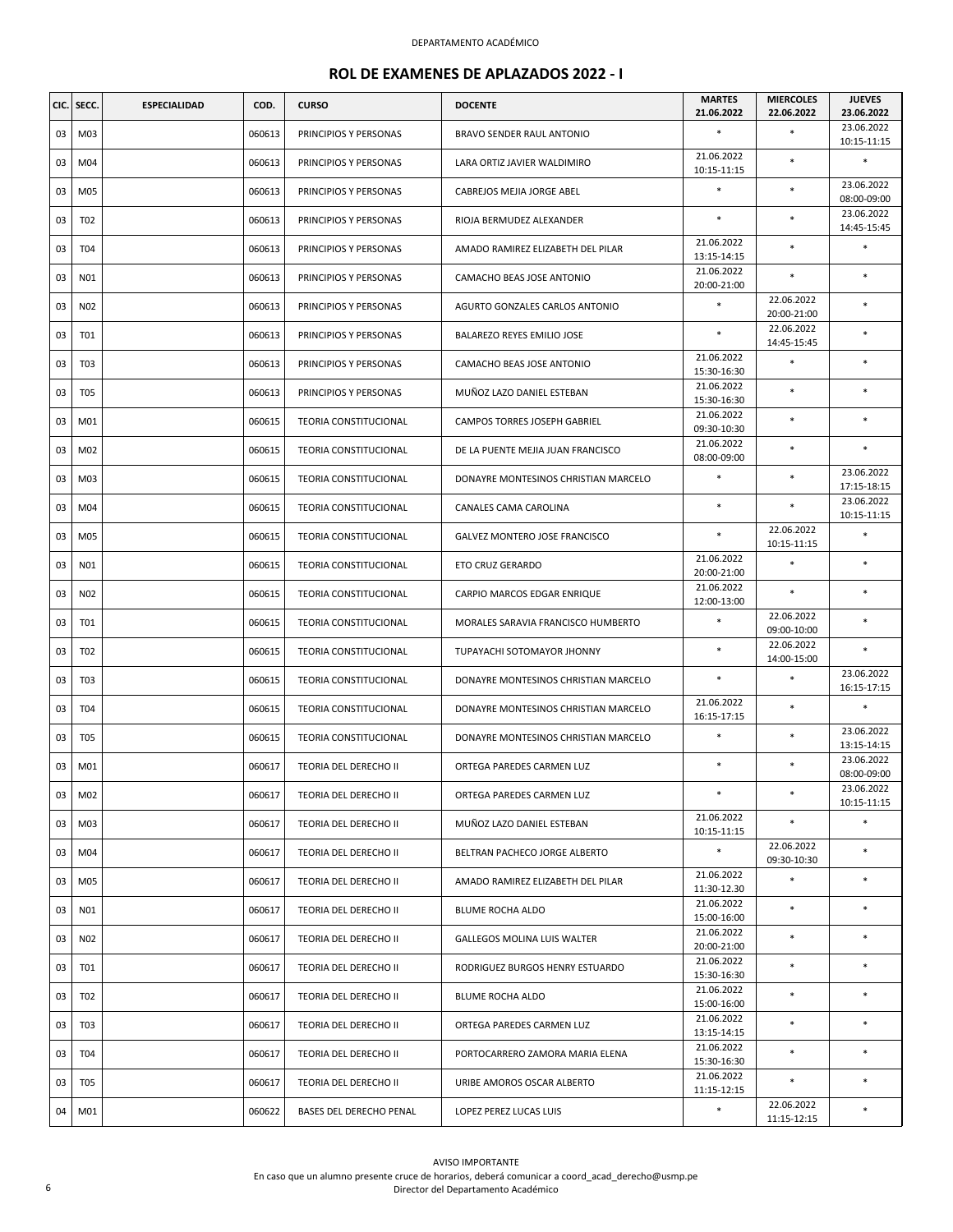| CIC. | SECC.           | <b>ESPECIALIDAD</b> | COD.   | <b>CURSO</b>                  | <b>DOCENTE</b>                       | <b>MARTES</b><br>21.06.2022 | <b>MIERCOLES</b><br>22.06.2022 | <b>JUEVES</b><br>23.06.2022 |
|------|-----------------|---------------------|--------|-------------------------------|--------------------------------------|-----------------------------|--------------------------------|-----------------------------|
| 04   | M02             |                     | 060622 | BASES DEL DERECHO PENAL       | NUÑEZ PEREZ FERNANDO VICENTE         | $\ast$                      | $\ast$                         | 23.06.2022<br>17:00-18:00   |
| 04   | M03             |                     | 060622 | BASES DEL DERECHO PENAL       | BAYTON GONZALES MIJAEL RAY           | $\ast$                      | 22.06.2022<br>11:15-12:15      | $\ast$                      |
| 04   | N01             |                     | 060622 | BASES DEL DERECHO PENAL       | CARRION DIAZ JUAN ELIAS              | 21.06.2022<br>19:30-20:30   | $\ast$                         | $\ast$                      |
| 04   | <b>T01</b>      |                     | 060622 | BASES DEL DERECHO PENAL       | OYARCE DELGADO JEANNETTE ELAINE      | 21.06.2022<br>13:15-14:15   | $\ast$                         | $\ast$                      |
| 04   | T02             |                     | 060622 | BASES DEL DERECHO PENAL       | NUÑEZ PEREZ FERNANDO VICENTE         | $\ast$                      | $\ast$                         | 23.06.2022<br>17:00-18:00   |
| 04   | M01             |                     | 060623 | DER. INTERNACIONAL PUBLIC     | DE URIOSTE SAMANADUM ROBERTO RICARDO | $\ast$                      | 22.06.2022<br>12:00-13:00      | $\ast$                      |
| 04   | M02             |                     | 060623 | DER. INTERNACIONAL PUBLIC     | FERNANDEZ HUARANCA JULIO MARTIN      | $\ast$                      | $\ast$                         | 23.06.2022<br>11:00-12:00   |
| 04   | M04             |                     | 060623 | DER. INTERNACIONAL PUBLIC     | DIAZ DIAZ MARIA-PIA GUADALUPE        | $\ast$                      | 22.06.2022<br>09:00-10:00      | $\ast$                      |
| 04   | N02             |                     | 060623 | DER. INTERNACIONAL PUBLIC     | CARRANZA REYES ODAR ALEXANDER        | $\ast$                      | 22.06.2022<br>20:00-21:00      | $\ast$                      |
| 04   | T <sub>03</sub> |                     | 060623 | DER. INTERNACIONAL PUBLIC     | CARRANZA REYES ODAR ALEXANDER        | 21.06.2022<br>15:30-16:30   | $\ast$                         | $\ast$                      |
| 04   | M01             |                     | 060619 | DER. LABORAL INDIVIDUAL       | MUÑOZ BECERRA JUAN JUSTINO           | $\ast$                      | 22.06.2022<br>11:45-12:45      | $\ast$                      |
| 04   | M02             |                     | 060619 | DER. LABORAL INDIVIDUAL       | JORGE ROJAS GUSTAVO ANTENOR PAULO    | $\ast$                      | $\ast$                         | 23.06.2022<br>08:00-09:00   |
| 04   | M05             |                     | 060619 | DER. LABORAL INDIVIDUAL       | LEON CHARCA ALY FELIX                | $\ast$                      | 22.06.2022<br>13:15-14:15      | $\ast$                      |
| 04   | N01             |                     | 060619 | DER. LABORAL INDIVIDUAL       | MUÑOZ BECERRA JUAN JUSTINO           | 21.06.2022<br>20:00-21:00   | $\ast$                         | $\ast$                      |
| 04   | T01             |                     | 060619 | DER. LABORAL INDIVIDUAL       | JORGE ROJAS GUSTAVO ANTENOR PAULO    | $\ast$                      | $\ast$                         | 23.06.2022<br>08:00-09:00   |
| 04   | T03             |                     | 060619 | DER. LABORAL INDIVIDUAL       | LEON CHARCA ALY FELIX                | $\ast$                      | 22.06.2022<br>13:15-14:15      | $\ast$                      |
| 04   | M01             |                     | 060620 | <b>DERECHO REALES</b>         | SIGUAS RIVAS MIGUEL JULIAN           | 21.06.2022<br>09:30-10:30   | $\ast$                         | $\ast$                      |
| 04   | M02             |                     | 060620 | <b>DERECHO REALES</b>         | CABREJOS MEJIA JORGE ABEL            | $\ast$                      | 22.06.2022<br>08:00-09:00      | $\ast$                      |
| 04   | M03             |                     | 060620 | <b>DERECHO REALES</b>         | MUÑOZ LAZO DANIEL ESTEBAN            | 21.06.2022<br>11:15-12:15   | $\ast$                         | $\ast$                      |
| 04   | N01             |                     | 060620 | <b>DERECHO REALES</b>         | NORIEGA TEJADA ELI LUIS VICENTE      | 21.06.2022<br>21:00-22:00   | $\ast$                         | $\ast$                      |
| 04   | T01             |                     | 060620 | <b>DERECHO REALES</b>         | CAMACHO BEAS JOSE ANTONIO            | 21.06.2022<br>16:30-17:30   | $\ast$                         | $\ast$                      |
| 04   | M01             |                     | 060621 | <b>DERECHOS FUNDAMENTALES</b> | CAMPOS TORRES JOSEPH GABRIEL         | $\ast$                      | 22.06.2022<br>08:00-09:00      | $\ast$                      |
| 04   | M02             |                     | 060621 | <b>DERECHOS FUNDAMENTALES</b> | FERNANDEZ HUARANCA JULIO MARTIN      | 21.06.2022<br>17:15-18:15   | $\ast$                         | $\ast$                      |
| 04   | M04             |                     | 060621 | DERECHOS FUNDAMENTALES        | CARPIO MARCOS EDGAR ENRIQUE          | 21.06.2022<br>11:00-12:00   | *                              | $\ast$                      |
| 04   | N01             |                     | 060621 | DERECHOS FUNDAMENTALES        | SEQUEIROS VARGAS IVAN ALBERTO        | $\ast$                      | $\ast$                         | 23.06.2022<br>18:00-19:00   |
| 04   | T01             |                     | 060621 | <b>DERECHOS FUNDAMENTALES</b> | CARRASCO GALLARDO MILUSHKA           | 21.06.2022<br>16:15-17:15   | $\ast$                         | $\ast$                      |
| 04   | T03             |                     | 060621 | DERECHOS FUNDAMENTALES        | CARRASCO GALLARDO MILUSHKA           | $\ast$                      | $\ast$                         | 23.06.2022<br>16:15-17:15   |
| 04   | M02             |                     | 060624 | PROC. CIVILES DE CONGNICI     | ESPINOZA RANGEL JOSE CARLOS          | $\ast$                      | 22.06.2022<br>08:45-09:45      | $\ast$                      |
| 04   | M03             |                     | 060624 | PROC. CIVILES DE CONGNICI     | RICALDE DE VILLENA GIOVANNI PAOLO    | 21.06.2022<br>11:45-12:45   | $\ast$                         | *                           |
| 04   | M04             |                     | 060624 | PROC. CIVILES DE CONGNICI     | LARA ORTIZ JAVIER WALDIMIRO          | $\ast$                      | $\ast$                         | 23.06.2022<br>11:45-12:45   |
| 04   | N02             |                     | 060624 | PROC. CIVILES DE CONGNICI     | GAVANCHO CHAVEZ LUIS ALBERTO         | 21.06.2022<br>18:30-19:30   | $\ast$                         | $\ast$                      |
| 04   | T01             |                     | 060624 | PROC. CIVILES DE CONGNICI     | CASASSA CASANOVA SERGIO NATALINO     | $\ast$                      | 22.06.2022<br>13:15-14:15      | $\ast$                      |
| 04   | T02             |                     | 060624 | PROC. CIVILES DE CONGNICI     | CASASSA CASANOVA SERGIO NATALINO     | $\ast$                      | 22.06.2022<br>14:45-15:45      | $\ast$                      |
| 04   | T03             |                     | 060624 | PROC. CIVILES DE CONGNICI     | LARA ORTIZ JAVIER WALDIMIRO          | *                           | $\ast$                         | 23.06.2022<br>11:45-12:45   |
| 05   | M01             |                     | 060627 | DER. PROC. CONSTITUCIONAL     | MEDINA BARCENA WILBER NILO           | $\ast$                      | $\ast$                         | 23.06.2022<br>11:45-12:45   |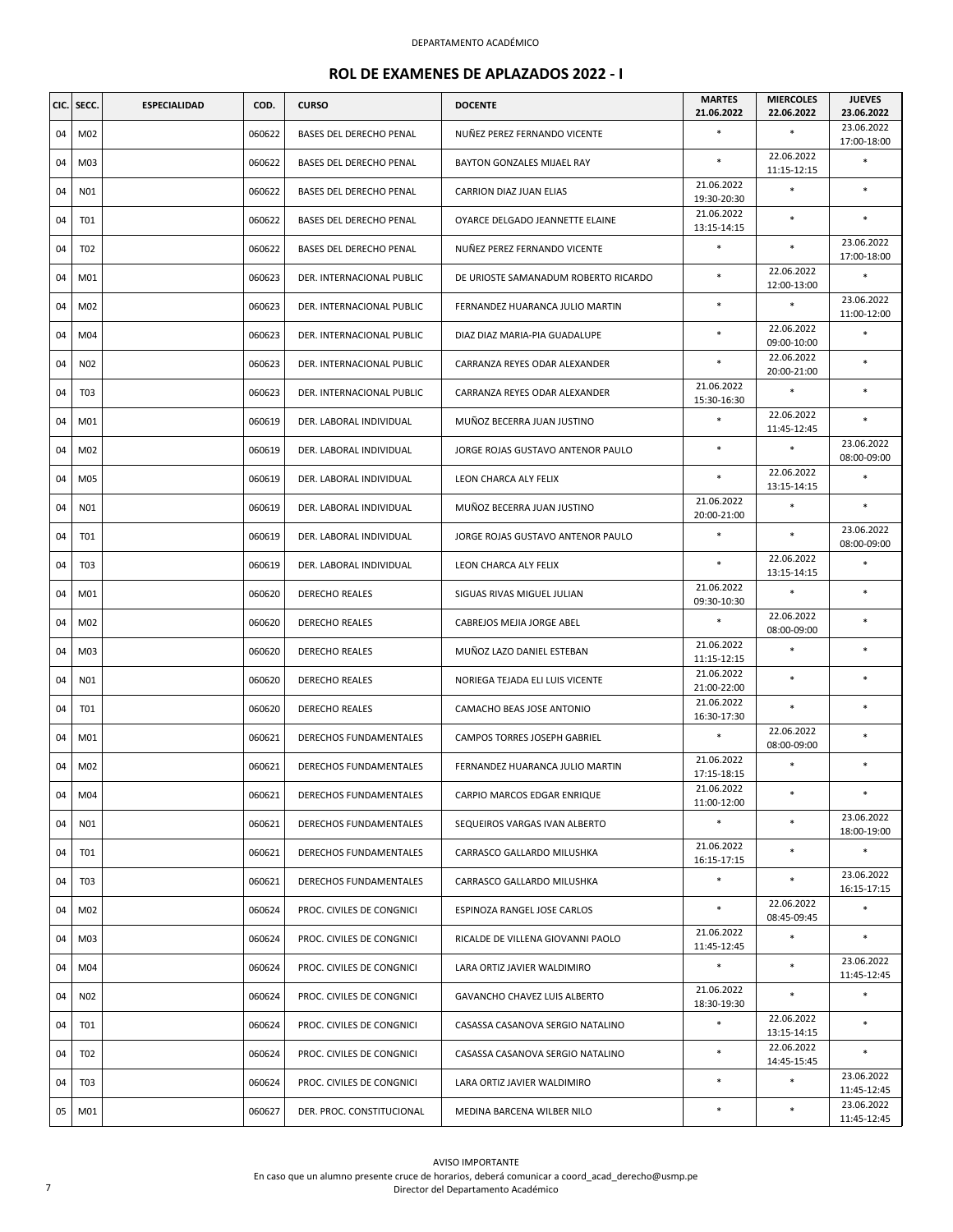| CIC. | SECC.           | <b>ESPECIALIDAD</b> | COD.   | <b>CURSO</b>              | <b>DOCENTE</b>                       | <b>MARTES</b><br>21.06.2022 | <b>MIERCOLES</b><br>22.06.2022 | <b>JUEVES</b><br>23.06.2022 |
|------|-----------------|---------------------|--------|---------------------------|--------------------------------------|-----------------------------|--------------------------------|-----------------------------|
| 05   | M02             |                     | 060627 | DER. PROC. CONSTITUCIONAL | MORALES SARAVIA FRANCISCO HUMBERTO   | $\ast$                      | 22.06.2022<br>08:00-09:00      | *                           |
| 05   | M03             |                     | 060627 | DER. PROC. CONSTITUCIONAL | DONAYRE MONTESINOS CHRISTIAN MARCELO | $\ast$                      |                                | 23.06.2022<br>14:15-15:15   |
| 05   | M04             |                     | 060627 | DER. PROC. CONSTITUCIONAL | PORTUGAL PIZARRO LUIS ANDRES         | 21.06.2022<br>17:45-18:45   | $\ast$                         | $\ast$                      |
| 05   | N01             |                     | 060627 | DER. PROC. CONSTITUCIONAL | QUISPE ASTOQUILCA CARLOS LUIS        | 21.06.2022<br>20:00-21:00   | $\ast$                         | $\ast$                      |
| 05   | N02             |                     | 060627 | DER. PROC. CONSTITUCIONAL | PORTUGAL PIZARRO LUIS ANDRES         | 21.06.2022<br>17:45-18:45   | $\ast$                         | $\ast$                      |
| 05   | N03             |                     | 060627 | DER. PROC. CONSTITUCIONAL | SAR SUAREZ OMAR ALBERTO              | $\ast$                      | $\ast$                         | 23.06.2022<br>18:30-19:30   |
| 05   | <b>T01</b>      |                     | 060627 | DER. PROC. CONSTITUCIONAL | GUTIERREZ TICSE LUIS GUSTAVO         | 21.06.2022<br>17:00-18:00   |                                | $\ast$                      |
| 05   | T02             |                     | 060627 | DER. PROC. CONSTITUCIONAL | TUPAYACHI SOTOMAYOR JHONNY           | $\ast$                      | 22.06.2022<br>15:00-16:00      | *                           |
| 05   | T <sub>03</sub> |                     | 060627 | DER. PROC. CONSTITUCIONAL | DONAYRE MONTESINOS CHRISTIAN MARCELO | 21.06.2022<br>17:15-18:15   | $\ast$                         | *                           |
| 05   | M01             |                     | 060626 | DERECHO DE LAS OBLIGACION | VIDAL RAMOS ROGER                    | $\ast$                      | 22.06.2022<br>08:00-09:00      | $\ast$                      |
| 05   | M02             |                     | 060626 | DERECHO DE LAS OBLIGACION | MONTERO ORDINOLA GUSTAVO ENRIQUE     | $\ast$                      | 22.06.2022<br>10:15-11:15      | *                           |
| 05   | M03             |                     | 060626 | DERECHO DE LAS OBLIGACION | BRAVO SENDER RAUL ANTONIO            | *                           | $\ast$                         | 23.06.2022<br>08:00-09:00   |
| 05   | M04             |                     | 060626 | DERECHO DE LAS OBLIGACION | BALAREZO REYES EMILIO JOSE           | $\ast$                      | $\ast$                         | 23.06.2022<br>11:15-12:15   |
| 05   | N01             |                     | 060626 | DERECHO DE LAS OBLIGACION | BAZAN NAVEDA CESAR HUMBERTO          | 21.06.2022<br>18:30-19:30   | $\ast$                         | $\ast$                      |
| 05   | N02             |                     | 060626 | DERECHO DE LAS OBLIGACION | <b>VIDAL RAMOS ROGER</b>             |                             | 22.06.2022<br>08:00-09:00      | *                           |
| 05   | N03             |                     | 060626 | DERECHO DE LAS OBLIGACION | BAZAN NAVEDA CESAR HUMBERTO          | $\ast$                      | 22.06.2022<br>20:00-21:00      | $\ast$                      |
| 05   | T01             |                     | 060626 | DERECHO DE LAS OBLIGACION | BELTRAN PACHECO JORGE ALBERTO        | 21.06.2022<br>21:00-22:00   | $\ast$                         | $\ast$                      |
| 05   | T <sub>02</sub> |                     | 060626 | DERECHO DE LAS OBLIGACION | GALDOS VILLENA EMILIO EDUARDO        | 21.06.2022<br>19:00-20:00   | $\ast$                         | *                           |
| 05   | T <sub>03</sub> |                     | 060626 | DERECHO DE LAS OBLIGACION | BRAVO SENDER RAUL ANTONIO            | $\ast$                      | 22.06.2022<br>16:15-17:15      | $\ast$                      |
| 05   | T04             |                     | 060626 | DERECHO DE LAS OBLIGACION | VIDAL RAMOS ROGER                    | $\ast$                      | 22.06.2022<br>08:00-09:00      | $\ast$                      |
| 05   | M01             |                     | 060625 | DERECHO LABORAL COLECTIVO | JORGE ROJAS GUSTAVO ANTENOR PAULO    | $\ast$                      | 22.06.2022<br>17:00-18:00      | ×                           |
| 05   | M02             |                     | 060625 | DERECHO LABORAL COLECTIVO | ANGLES YANQUI GERARD HENRY           | $\ast$                      | 22.06.2022<br>21:00-22:00      | ×                           |
| 05   | M03             |                     | 060625 | DERECHO LABORAL COLECTIVO | ANGLES YANQUI GERARD HENRY           | $\ast$                      | 22.06.2022<br>21:00-22:00      | *                           |
| 05   | M04             |                     | 060625 | DERECHO LABORAL COLECTIVO | MUÑOZ BECERRA JUAN JUSTINO           |                             | 22.06.2022<br>08:00-09:00      | $\ast$                      |
| 05   | N01             |                     | 060625 | DERECHO LABORAL COLECTIVO | CABALLERO VILDOSO OSWALDO GRIMALDO   | $\ast$                      | $\ast$                         | 23.06.2022<br>20:00-21:00   |
| 05   | N02             |                     | 060625 | DERECHO LABORAL COLECTIVO | CABALLERO VILDOSO OSWALDO GRIMALDO   | 21.06.2022<br>18:30-19:30   | $\ast$                         | $\ast$                      |
| 05   | N03             |                     | 060625 | DERECHO LABORAL COLECTIVO | SUCLUPE MENDOZA MARCOS ALBERTO       | 21.06.2022<br>20:45-21:45   | $\ast$                         | *                           |
| 05   | T01             |                     | 060625 | DERECHO LABORAL COLECTIVO | ANGLES YANQUI GERARD HENRY           | $\ast$                      | 22.06.2022<br>21:00-22:00      | $\ast$                      |
| 05   | T <sub>02</sub> |                     | 060625 | DERECHO LABORAL COLECTIVO | MUÑOZ BECERRA JUAN JUSTINO           | $\ast$                      | 22.06.2022<br>08:00-09:00      | *                           |
| 05   | T03             |                     | 060625 | DERECHO LABORAL COLECTIVO | LEON CHARCA ALY FELIX                | 21.06.2022<br>16:15-17:15   | $\ast$                         | *                           |
| 05   | T04             |                     | 060625 | DERECHO LABORAL COLECTIVO | JORGE ROJAS GUSTAVO ANTENOR PAULO    | $\ast$                      | 22.06.2022<br>17:00-18:00      | $\ast$                      |
| 05   | M01             |                     | 060629 | DERECHOS HUMANOS          | CABRERA SANCHEZ ALEXANDRA            | $\ast$                      | $\ast$                         | 23.06.2022<br>20:00-21:00   |
| 05   | M02             |                     | 060629 | DERECHOS HUMANOS          | FERNANDINI DIAZ MARCO ANTONIO        | 21.06.2022<br>08:00-09:00   | $\ast$                         | *                           |
| 05   | M03             |                     | 060629 | DERECHOS HUMANOS          | FERNANDEZ HUARANCA JULIO MARTIN      | 21.06.2022<br>16:15-17:15   | $\ast$                         | *                           |
| 05   | M04             |                     | 060629 | DERECHOS HUMANOS          | DIAZ DIAZ MARIA-PIA GUADALUPE        | $*$                         | 22.06.2022<br>08:00-09:00      | *                           |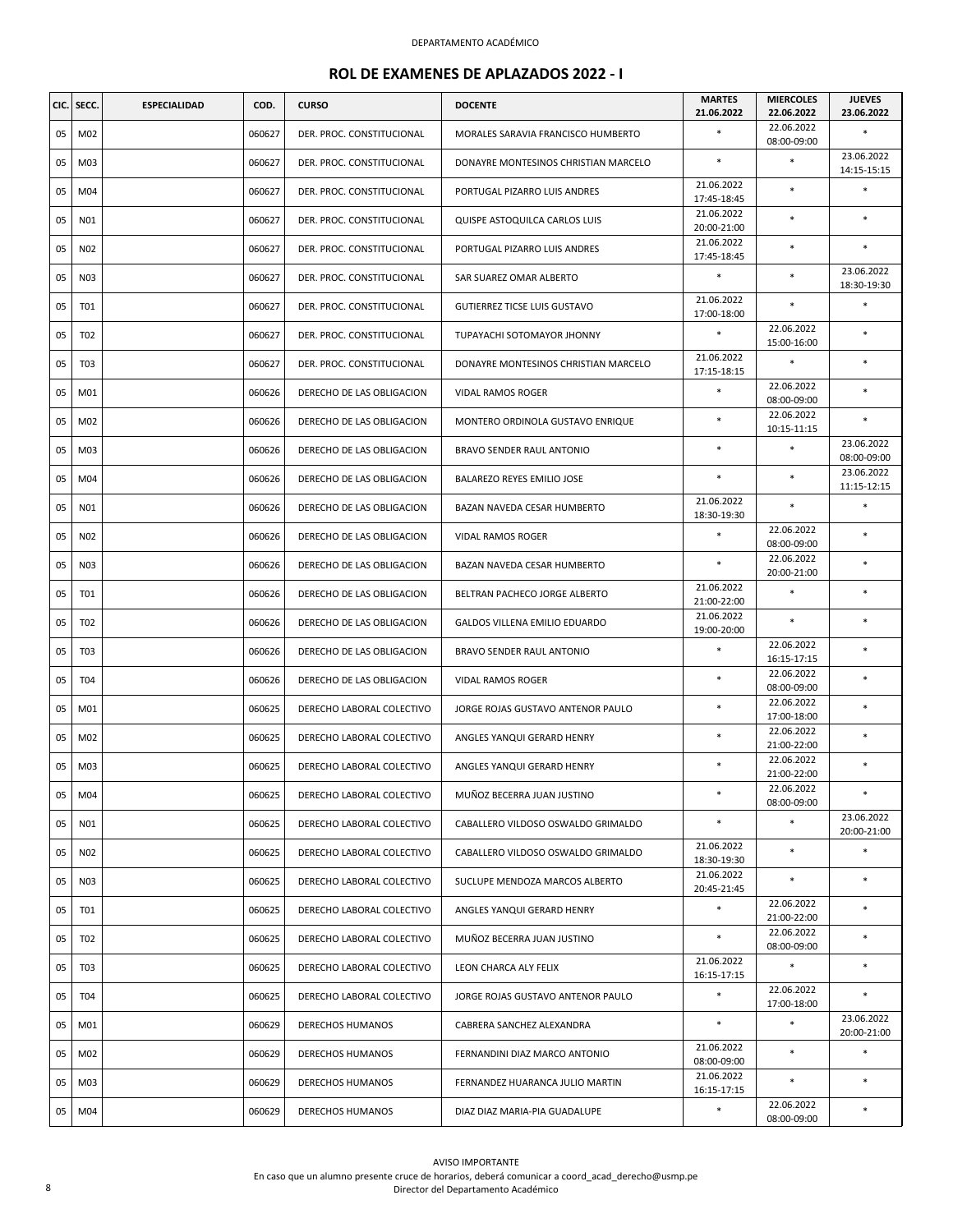| CIC. | SECC.           | <b>ESPECIALIDAD</b> | COD.   | <b>CURSO</b>              | <b>DOCENTE</b>                      | <b>MARTES</b><br>21.06.2022 | <b>MIERCOLES</b><br>22.06.2022 | <b>JUEVES</b><br>23.06.2022 |
|------|-----------------|---------------------|--------|---------------------------|-------------------------------------|-----------------------------|--------------------------------|-----------------------------|
| 05   | N01             |                     | 060629 | <b>DERECHOS HUMANOS</b>   | SORIA FUERTE MIGUEL ANGEL           | $\ast$                      | 22.06.2022<br>18:00-19:00      | ×                           |
| 05   | N02             |                     | 060629 | <b>DERECHOS HUMANOS</b>   | AGURTO GONZALES CARLOS ANTONIO      | 21.06.2022<br>18:30-19:30   | $\ast$                         | $\ast$                      |
| 05   | N03             |                     | 060629 | <b>DERECHOS HUMANOS</b>   | ESPINOZA BURGOS MARIA CAROLINA      | $\ast$                      | 22.06.2022<br>20:00-21:00      | $\ast$                      |
| 05   | T <sub>02</sub> |                     | 060629 | <b>DERECHOS HUMANOS</b>   | FERNANDEZ HUARANCA JULIO MARTIN     | 21.06.2022<br>16:15-17:15   | $\ast$                         | $\ast$                      |
| 05   | T <sub>03</sub> |                     | 060629 | <b>DERECHOS HUMANOS</b>   | ZEA MARQUINA ELIZABETH              | $\ast$                      | 22.06.2022<br>18:00-19:00      | $\ast$                      |
| 05   | T04             |                     | 060629 | <b>DERECHOS HUMANOS</b>   | DIAZ DIAZ MARIA-PIA GUADALUPE       | $\ast$                      | $\ast$                         | 23.06.2022<br>16:15-17:15   |
| 05   | M01             |                     | 060628 | TEO. DE LA IMP. PENAL     | <b>LOPEZ PEREZ LUCAS LUIS</b>       | $\ast$                      | 22.06.2022<br>10:15-11:15      | $\ast$                      |
| 05   | M02             |                     | 060628 | TEO. DE LA IMP. PENAL     | JIMENEZ BERNALES JUAN CARLOS        | $\ast$                      | 22.06.2022<br>08:00-09:00      | $\ast$                      |
| 05   | M03             |                     | 060628 | TEO. DE LA IMP. PENAL     | OYARCE DELGADO JEANNETTE ELAINE     | *                           | 22.06.2022<br>08:00-09:00      | *                           |
| 05   | M04             |                     | 060628 | TEO. DE LA IMP. PENAL     | BAYTON GONZALES MIJAEL RAY          | $\ast$                      | 22.06.2022<br>10:15-11:15      | *                           |
| 05   | N01             |                     | 060628 | TEO. DE LA IMP. PENAL     | ROSALES ARTICA DAVID EMMANUEL       | $\ast$                      | 22.06.2022<br>18:30-19:30      | $\ast$                      |
| 05   | N02             |                     | 060628 | TEO. DE LA IMP. PENAL     | CARRION DIAZ JUAN ELIAS             | 21.06.2022<br>18:30-19:30   | $\ast$                         | $\ast$                      |
| 05   | N03             |                     | 060628 | TEO. DE LA IMP. PENAL     | YARLEQUE MONTERO JEARSINEO RAY      | $\ast$                      | $\ast$                         | 23.06.2022<br>20:00-21:00   |
| 05   | T01             |                     | 060628 | TEO. DE LA IMP. PENAL     | ESPINOZA BONIFAZ AUGUSTO RENZO      | $\ast$                      | $\ast$                         | 23.06.2022<br>14:45-15:45   |
| 05   | T02             |                     | 060628 | TEO. DE LA IMP. PENAL     | ROSALES ARTICA DAVID EMMANUEL       | $\ast$                      | 22.06.2022<br>16:15-17:15      | *                           |
| 05   | T <sub>03</sub> |                     | 060628 | TEO. DE LA IMP. PENAL     | CARRION DIAZ JUAN ELIAS             | 21.06.2022<br>16:15-17:15   | $\ast$                         | $\ast$                      |
| 05   | M01             |                     | 060630 | TUTELA EJECUTIVA Y CAUTEL | ESPINOZA RANGEL JOSE CARLOS         | $\ast$                      | 22.06.2022<br>10:15-11:15      | $\ast$                      |
| 05   | M02             |                     | 060630 | TUTELA EJECUTIVA Y CAUTEL | GAVANCHO CHAVEZ LUIS ALBERTO        | 21.06.2022<br>20:45-21:45   | $\ast$                         | $\ast$                      |
| 05   | M03             |                     | 060630 | TUTELA EJECUTIVA Y CAUTEL | GAVANCHO CHAVEZ LUIS ALBERTO        | 21.06.2022<br>20:45-21:45   | $\ast$                         | *                           |
| 05   | M04             |                     | 060630 | TUTELA EJECUTIVA Y CAUTEL | RIOJA BERMUDEZ ALEXANDER            | $\ast$                      | $\ast$                         | 23.06.2022<br>20:45-21:45   |
| 05   | N01             |                     | 060630 | TUTELA EJECUTIVA Y CAUTEL | GAVANCHO CHAVEZ LUIS ALBERTO        | 21.06.2022<br>20:45-21:45   | $\ast$                         | $\ast$                      |
| 05   | N02             |                     | 060630 | TUTELA EJECUTIVA Y CAUTEL | ESPINOZA BURGOS MARIA CAROLINA      | $\ast$                      | 22.06.2022<br>18:30-19:30      | ×                           |
| 05   | N03             |                     | 060630 | TUTELA EJECUTIVA Y CAUTEL | RIOJA BERMUDEZ ALEXANDER            | $\ast$                      | $\ast$                         | 23.06.2022<br>20:45-21:45   |
| 05   | <b>T01</b>      |                     | 060630 | TUTELA EJECUTIVA Y CAUTEL | CASASSA CASANOVA SERGIO NATALINO    | $\ast$                      | $\ast$                         | 23.06.2022<br>16:15-17:15   |
| 05   | T02             |                     | 060630 | TUTELA EJECUTIVA Y CAUTEL | CABREJOS MEJIA JORGE ABEL           | 21.06.2022<br>14:00-15:00   | $\ast$                         | *                           |
| 05   | T03             |                     | 060630 | TUTELA EJECUTIVA Y CAUTEL | MANRIQUE ECHEVARRIA VICTOR SANTIAGO | 21.06.2022<br>15:30-16:30   | $\ast$                         | $\ast$                      |
| 06   | M01             |                     | 060636 | DERECHO ADMINISTRATIVO    | SAAVEDRA SOBRADOS CELSO ALFREDO     | $\ast$                      | $\ast$                         | 23.06.2022<br>09:30-10:30   |
| 06   | N01             |                     | 060636 | DERECHO ADMINISTRATIVO    | CORREA ZUÑIGA CESAR LUIS            | 21.06.2022<br>09:00-10:00   | $\ast$                         | *                           |
| 06   | N02             |                     | 060636 | DERECHO ADMINISTRATIVO    | MUÑOZ LAZO DANIEL ESTEBAN           | 21.06.2022<br>16:30-17:30   | $\ast$                         | $\ast$                      |
| 06   | N03             |                     | 060636 | DERECHO ADMINISTRATIVO    | OSORIO CRUZ MALENA SILVIA           | $\ast$                      | $\ast$                         | 23.06.2022<br>20:00-21:00   |
| 06   | <b>T01</b>      |                     | 060636 | DERECHO ADMINISTRATIVO    | ALIAGA LINARES WILDER               | $\ast$                      | $\ast$                         | 23.06.2022<br>13:15-14:15   |
| 06   | T02             |                     | 060636 | DERECHO ADMINISTRATIVO    | SUMARRIVA ORTIZ ELITA LEYDI         | $\ast$                      | $\ast$                         | 23.06.2022<br>15:30-16:30   |
| 06   | M01             |                     | 060635 | DERECHO FINANCIERO        | FERNANDEZ VASQUEZ JOSE ARQUIMIDES   | 21.06.2022<br>08:00-09:00   | $\ast$                         | $\ast$                      |
| 06   | M02             |                     | 060635 | DERECHO FINANCIERO        | <b>GALLEGOS MOLINA LUIS WALTER</b>  | $\ast$                      | 22.06.2022<br>09:00-10:00      | $\ast$                      |
| 06   | N01             |                     | 060635 | DERECHO FINANCIERO        | GALDOS VILLENA EMILIO EDUARDO       | 21.06.2022<br>20:45-21:45   | $\ast$                         | $\ast$                      |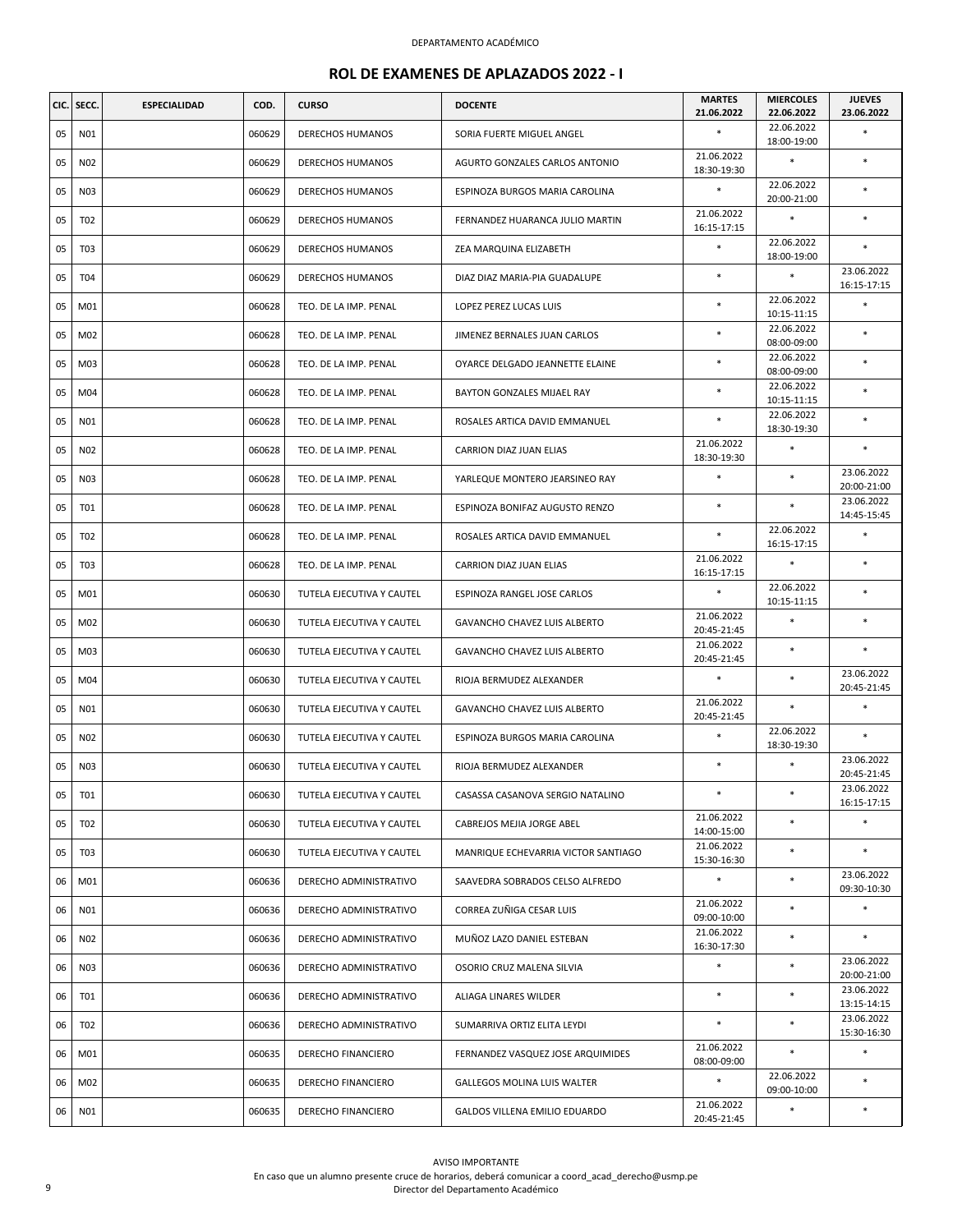|    | CIC. SECC.      | <b>ESPECIALIDAD</b> | COD.   | <b>CURSO</b>              | <b>DOCENTE</b>                       | <b>MARTES</b><br>21.06.2022 | <b>MIERCOLES</b><br>22.06.2022 | <b>JUEVES</b><br>23.06.2022 |
|----|-----------------|---------------------|--------|---------------------------|--------------------------------------|-----------------------------|--------------------------------|-----------------------------|
| 06 | N03             |                     | 060635 | <b>DERECHO FINANCIERO</b> | BARRA ZAMALLOA RENE ARTURO           | 21.06.2022<br>21:00-22:00   |                                | *                           |
| 06 | <b>T01</b>      |                     | 060635 | DERECHO FINANCIERO        | FERNANDEZ VASQUEZ JOSE ARQUIMIDES    | 21.06.2022<br>15:30-16:30   | $\ast$                         | $\ast$                      |
| 06 | M02             |                     | 060631 | DERECHO PROCESAL LABORAL  | SUCLUPE MENDOZA MARCOS ALBERTO       | $\ast$                      | $\ast$                         | 23.06.2022<br>18:30-19:30   |
| 06 | M03             |                     | 060631 | DERECHO PROCESAL LABORAL  | LEON CHARCA ALY FELIX                | 21.06.2022<br>08:00-09:00   | $\ast$                         |                             |
| 06 | N01             |                     | 060631 | DERECHO PROCESAL LABORAL  | JORGE ROJAS GUSTAVO ANTENOR PAULO    | $\ast$                      | 22.06.2022<br>18:30-19:30      | $\ast$                      |
| 06 | N02             |                     | 060631 | DERECHO PROCESAL LABORAL  | VARELA BOHORQUEZ FERNANDO            | 21.06.2022<br>18:30-19:30   | $\ast$                         | $\ast$                      |
| 06 | N03             |                     | 060631 | DERECHO PROCESAL LABORAL  | ANGLES YANQUI GERARD HENRY           | $\ast$                      | 22.06.2022<br>20:00-21:00      | *                           |
| 06 | <b>T01</b>      |                     | 060631 | DERECHO PROCESAL LABORAL  | ANGLES YANQUI GERARD HENRY           | $\ast$                      | 22.06.2022<br>20:00-21:00      | $\ast$                      |
| 06 | T02             |                     | 060631 | DERECHO PROCESAL LABORAL  | LEON CHARCA ALY FELIX                | 21.06.2022<br>08:00-09:00   | $\ast$                         | *                           |
| 06 | M01             |                     | 060633 | DERECHO TRIBUTARIO GENERA | <b>FARFAN FALCON LUIS</b>            | $\ast$                      | 22.06.2022<br>16:15-17:15      | ×                           |
| 06 | M02             |                     | 060633 | DERECHO TRIBUTARIO GENERA | SOTOMAYOR VERTIZ ABDIAS TEOFILO      | $\ast$                      | 22.06.2022<br>20:00-21:00      | $\ast$                      |
| 06 | N01             |                     | 060633 | DERECHO TRIBUTARIO GENERA | SOTOMAYOR VERTIZ ABDIAS TEOFILO      | $\ast$                      | 22.06.2022<br>20:00-21:00      | $\ast$                      |
| 06 | N02             |                     | 060633 | DERECHO TRIBUTARIO GENERA | CANDELA CARBAJAL ALDO MARTIN         | *                           | $\ast$                         | 23.06.2022<br>20:00-21:00   |
| 06 | T <sub>02</sub> |                     | 060633 | DERECHO TRIBUTARIO GENERA | YACOLCA ESTARES DANIEL IRWIN         | $\ast$                      | $\ast$                         | 23.06.2022<br>13:15-14:15   |
| 06 | T <sub>03</sub> |                     | 060633 | DERECHO TRIBUTARIO GENERA | FARFAN FALCON LUIS                   | $\ast$                      | 22.06.2022<br>16:15-17:15      | *                           |
| 06 | M01             |                     | 060634 | PENAL ESPECIAL            | PORTOCARRERO ZAMORA MARIA ELENA      | $\ast$                      | 22.06.2022<br>10:15-11:15      | $\ast$                      |
| 06 | M02             |                     | 060634 | PENAL ESPECIAL            | ROSAS YATACO JORGE                   | $\ast$                      | $\ast$                         | 23.06.2022<br>11:15-12:15   |
| 06 | N01             |                     | 060634 | PENAL ESPECIAL            | VILCA MORALES ALDO GILBERTO          | $\ast$                      | $\ast$                         | 23.06.2022<br>20:00-21:00   |
| 06 | N02             |                     | 060634 | PENAL ESPECIAL            | CARRION DIAZ JUAN ELIAS              | 21.06.2022<br>17:15-18:15   | $\ast$                         | $\ast$                      |
| 06 | T01             |                     | 060634 | PENAL ESPECIAL            | BAYTON GONZALES MIJAEL RAY           | $\ast$                      | 22.06.2022<br>16:15-17:15      | *                           |
| 06 | T02             |                     | 060634 | PENAL ESPECIAL            | YSHII MEZA LUIS ALEJANDRO            | 21.06.2022<br>16:15-17:15   | $\ast$                         | $\ast$                      |
| 06 | M01             |                     | 060632 | TEORIA GENERAL DE LOS CON | CANALES PORRAS OMAR RODOLFO          | $\ast$                      | $\ast$                         | 23.06.2022<br>08:00-09:00   |
| 06 | N01             |                     | 060632 | TEORIA GENERAL DE LOS CON | MIRANDA ALCANTARA MANUEL IVAN        | $\ast$                      | 22.06.2022<br>20:45-21:45      | $\ast$                      |
| 06 | N03             |                     | 060632 | TEORIA GENERAL DE LOS CON | CHIPANA CATALAN JHOEL WILLIAMS       |                             | $\ast$                         | 23.06.2022<br>20:45-21:45   |
| 06 | T01             |                     | 060632 | TEORIA GENERAL DE LOS CON | BRAVO SENDER RAUL ANTONIO            | $\ast$                      | 22.06.2022<br>14:45-15:45      | $\ast$                      |
| 06 | T02             |                     | 060632 | TEORIA GENERAL DE LOS CON | MONTERO ORDINOLA GUSTAVO ENRIQUE     | $\ast$                      | $\ast$                         | 23.06.2022<br>14:45-15:45   |
| 06 | T03             |                     | 060632 | TEORIA GENERAL DE LOS CON | BELTRAN PACHECO JORGE ALBERTO        | 21.06.2022<br>14:45-15:45   | $\ast$                         | $\ast$                      |
| 07 | M01             |                     | 060637 | ARBITRAJE                 | BLUME ROCHA ALDO                     | $\ast$                      | $\ast$                         | 23.06.2022<br>15:00-16:00   |
| 07 | M02             |                     | 060637 | ARBITRAJE                 | BARBA RADANOVICH JOSE MIGUEL         | $\ast$                      | $\ast$                         | 23.06.2022<br>13:15-14:15   |
| 07 | N01             |                     | 060637 | ARBITRAJE                 | TAFUR SANCHEZ SERGIO ALBERTO         | $\ast$                      | 22.06.2022<br>20:00-21:00      | $\ast$                      |
| 07 | N02             |                     | 060637 | ARBITRAJE                 | TAFUR SANCHEZ SERGIO ALBERTO         | $\ast$                      | $\ast$                         | 23.06.2022<br>20:00-21:00   |
| 07 | N03             |                     | 060637 | ARBITRAJE                 | BEDOYA DENEGRI ALONSO                | $\ast$                      | $\ast$                         | 23.06.2022<br>17:00-18:00   |
| 07 | T01             |                     | 060637 | ARBITRAJE                 | PUERTAS FIGALLO JUAN CARLOS          | $\ast$                      | $\ast$                         | 23.06.2022<br>14:45-15:45   |
| 07 | T02             |                     | 060637 | ARBITRAJE                 | LOZANO HERNANDEZ JULIO CARLOS        | $\ast$                      | 22.06.2022<br>18:45-19:45      | *                           |
| 07 | T03             |                     | 060637 | ARBITRAJE                 | DE URIOSTE SAMANADUM ROBERTO RICARDO | 21.06.2022<br>19:30-20:30   | $\ast$                         | *                           |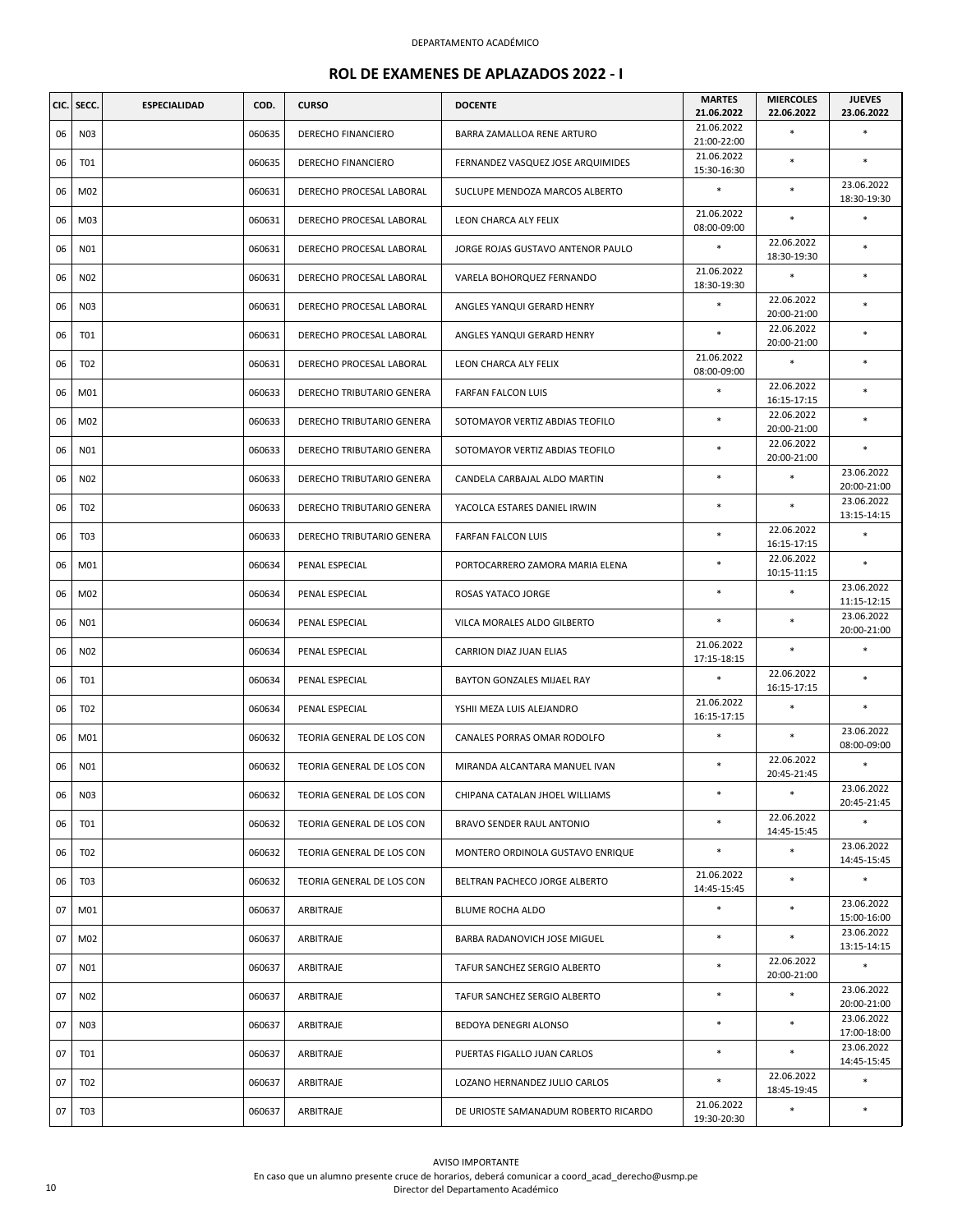| CIC. | SECC.           | <b>ESPECIALIDAD</b> | COD.   | <b>CURSO</b>                 | <b>DOCENTE</b>                       | <b>MARTES</b><br>21.06.2022 | <b>MIERCOLES</b><br>22.06.2022 | <b>JUEVES</b><br>23.06.2022 |
|------|-----------------|---------------------|--------|------------------------------|--------------------------------------|-----------------------------|--------------------------------|-----------------------------|
| 07   | M01             |                     | 060638 | <b>CONTRATOS ESPECIALES</b>  | RIVERA MAGUIÑA MONICA CAROLINA       | 21.06.2022<br>08:45-09:45   | $\ast$                         | *                           |
| 07   | N01             |                     | 060638 | <b>CONTRATOS ESPECIALES</b>  | OBIOL ANAYA ERIK FRANCESC            | $\ast$                      | 22.06.2022<br>18:30-19:30      | ×                           |
| 07   | N02             |                     | 060638 | <b>CONTRATOS ESPECIALES</b>  | MIRANDA ALCANTARA MANUEL IVAN        | $\ast$                      | 22.06.2022<br>18:30-19:30      | *                           |
| 07   | N03             |                     | 060638 | <b>CONTRATOS ESPECIALES</b>  | URIBE AMOROS OSCAR ALBERTO           | $\ast$                      | 22.06.2022<br>20:00-21:00      | $\ast$                      |
| 07   | <b>T01</b>      |                     | 060638 | <b>CONTRATOS ESPECIALES</b>  | URIBE AMOROS OSCAR ALBERTO           | $\ast$                      | $\ast$                         | 23.06.2022<br>14:45-15:45   |
| 07   | T <sub>02</sub> |                     | 060638 | <b>CONTRATOS ESPECIALES</b>  | BALAREZO REYES EMILIO JOSE           | 21.06.2022<br>17:00-18:00   | $\ast$                         | *                           |
| 07   | T <sub>03</sub> |                     | 060638 | <b>CONTRATOS ESPECIALES</b>  | <b>BRAVO SENDER RAUL ANTONIO</b>     | $\ast$                      | $\ast$                         | 23.06.2022<br>16:15-17:15   |
| 07   | M01             |                     | 060641 | DERECHO DE LA EMPRESA        | PEÑA HOSPINAL ANGELICA MARIA         | $\ast$                      | 22.06.2022<br>09:30-10:30      | $\ast$                      |
| 07   | M02             |                     | 060641 | DERECHO DE LA EMPRESA        | VIGIL OLIVEROS ENRIQUE ANDREI        | $\ast$                      | 22.06.2022<br>11:45-12:45      | $\ast$                      |
| 07   | N01             |                     | 060641 | DERECHO DE LA EMPRESA        | ORMEÑO MALONE MERCEDES ISABEL        | 21.06.2022<br>19:30-20:30   | $\ast$                         | $\ast$                      |
| 07   | N02             |                     | 060641 | DERECHO DE LA EMPRESA        | TABRA OCHOA EDISON PAUL              |                             | $\ast$                         | 23.06.2022<br>20:45-21:45   |
| 07   | N03             |                     | 060641 | DERECHO DE LA EMPRESA        | DE URIOSTE SAMANADUM ROBERTO RICARDO | *                           | $\ast$                         | 23.06.2022<br>18:30-19:30   |
| 07   | T01             |                     | 060641 | DERECHO DE LA EMPRESA        | <b>TABRA OCHOA EDISON PAUL</b>       | *                           | $\ast$                         | 23.06.2022<br>20:45-21:45   |
| 07   | T02             |                     | 060641 | DERECHO DE LA EMPRESA        | SUMARRIVA ORTIZ ELITA LEYDI          | 21.06.2022<br>14:00-15:00   | $\ast$                         | $\ast$                      |
| 07   | T <sub>03</sub> |                     | 060641 | DERECHO DE LA EMPRESA        | SUMARRIVA ORTIZ ELITA LEYDI          | $\ast$                      | 22.06.2022<br>14:45-15:45      | *                           |
| 07   | M01             |                     | 060642 | DERECHO PROCESAL ADMINIST    | FERNANDEZ ESPINOZA WILLIAM HOMER     | $\ast$                      | $\ast$                         | 23.06.2022<br>19:30-20:30   |
| 07   | M02             |                     | 060642 | DERECHO PROCESAL ADMINIST    | OSORIO CRUZ MALENA SILVIA            | $\ast$                      | 22.06.2022<br>14:45-15:45      | *                           |
| 07   | N01             |                     | 060642 | DERECHO PROCESAL ADMINIST    | CORREA ZUÑIGA CESAR LUIS             | $\ast$                      | $\ast$                         | 23.06.2022<br>20:00-21:00   |
| 07   | N02             |                     | 060642 | DERECHO PROCESAL ADMINIST    | MENDEZ VASQUEZ DIEGO ENRIQUE         | 21.06.2022<br>20:00-21:00   | $\ast$                         | *                           |
| 07   | N03             |                     | 060642 | DERECHO PROCESAL ADMINIST    | <b>GALLEGOS MOLINA LUIS WALTER</b>   | 21.06.2022<br>21:00-22:00   | $\ast$                         | $\ast$                      |
| 07   | T01             |                     | 060642 | DERECHO PROCESAL ADMINIST    | OSORIO CRUZ MALENA SILVIA            | $\ast$                      | 22.06.2022<br>14:45-15:45      | *                           |
| 07   | T02             |                     | 060642 | DERECHO PROCESAL ADMINIST    | MENDEZ VASQUEZ DIEGO ENRIQUE         | *                           | $\ast$                         | 23.06.2022<br>14:45-15:45   |
| 07   | M01             |                     | 060639 | <b>IMPOSICION A LA RENTA</b> | <b>FARFAN FALCON LUIS</b>            | $\ast$                      | $\ast$                         | 23.06.2022<br>10:15-11:15   |
| 07   | M02             |                     | 060639 | <b>IMPOSICION A LA RENTA</b> | SOTOMAYOR VERTIZ ABDIAS TEOFILO      | $\ast$                      | $\ast$                         | 23.06.2022<br>08:00-09:00   |
| 07   | N01             |                     | 060639 | <b>IMPOSICION A LA RENTA</b> | SAMHAN SALGADO FIORELLA MARLENE      | 21.06.2022<br>20:00-21:00   | $\ast$                         | *                           |
| 07   | N02             |                     | 060639 | <b>IMPOSICION A LA RENTA</b> | SAMHAN SALGADO FIORELLA MARLENE      | 21.06.2022<br>20:00-21:00   | $\ast$                         | $\ast$                      |
| 07   | N03             |                     | 060639 | <b>IMPOSICION A LA RENTA</b> | FALCONI SINCHE GARY ROBERTO          | $\ast$                      | 22.06.2022<br>20:00-21:00      | *                           |
| 07   | <b>T01</b>      |                     | 060639 | <b>IMPOSICION A LA RENTA</b> | CANDELA CARBAJAL ALDO MARTIN         | $\ast$                      | $\ast$                         | 23.06.2022<br>21:00-22:00   |
| 07   | T <sub>02</sub> |                     | 060639 | <b>IMPOSICION A LA RENTA</b> | VILLEGAS LEVANO CESAR MARTI          | 21.06.2022<br>14:00-15:00   | $\ast$                         | *                           |
| 07   | T03             |                     | 060639 | <b>IMPOSICION A LA RENTA</b> | DIAZ SOLIS CHRISTIAN                 | $\ast$                      | 22.06.2022<br>16:15-17:15      | *                           |
| 07   | M01             |                     | 060640 | INVESTIGACION PENAL PREPA    | PORTUGAL SANCHEZ JUAN CARLOS         | 21.06.2022<br>18:00-19:00   | $\ast$                         | *                           |
| 07   | M02             |                     | 060640 | INVESTIGACION PENAL PREPA    | PORTUGAL SANCHEZ JUAN CARLOS         | 21.06.2022<br>18:00-19:00   | $\ast$                         | $\ast$                      |
| 07   | N01             |                     | 060640 | INVESTIGACION PENAL PREPA    | NEYRA FLORES JOSE ANTONIO            | $\ast$                      | 22.06.2022<br>20:00-21:00      | $\ast$                      |
| 07   | N02             |                     | 060640 | INVESTIGACION PENAL PREPA    | PRINCIPE TRUJILLO HUGO HERCULANO     | *                           | $\ast$                         | 23.06.2022<br>15:30-16:30   |
|      | N03             |                     | 060640 | INVESTIGACION PENAL PREPA    | MORENO NIEVES JEFFERSON GERARDO      | 21.06.2022<br>18:30-19:30   | $\ast$                         | $\ast$                      |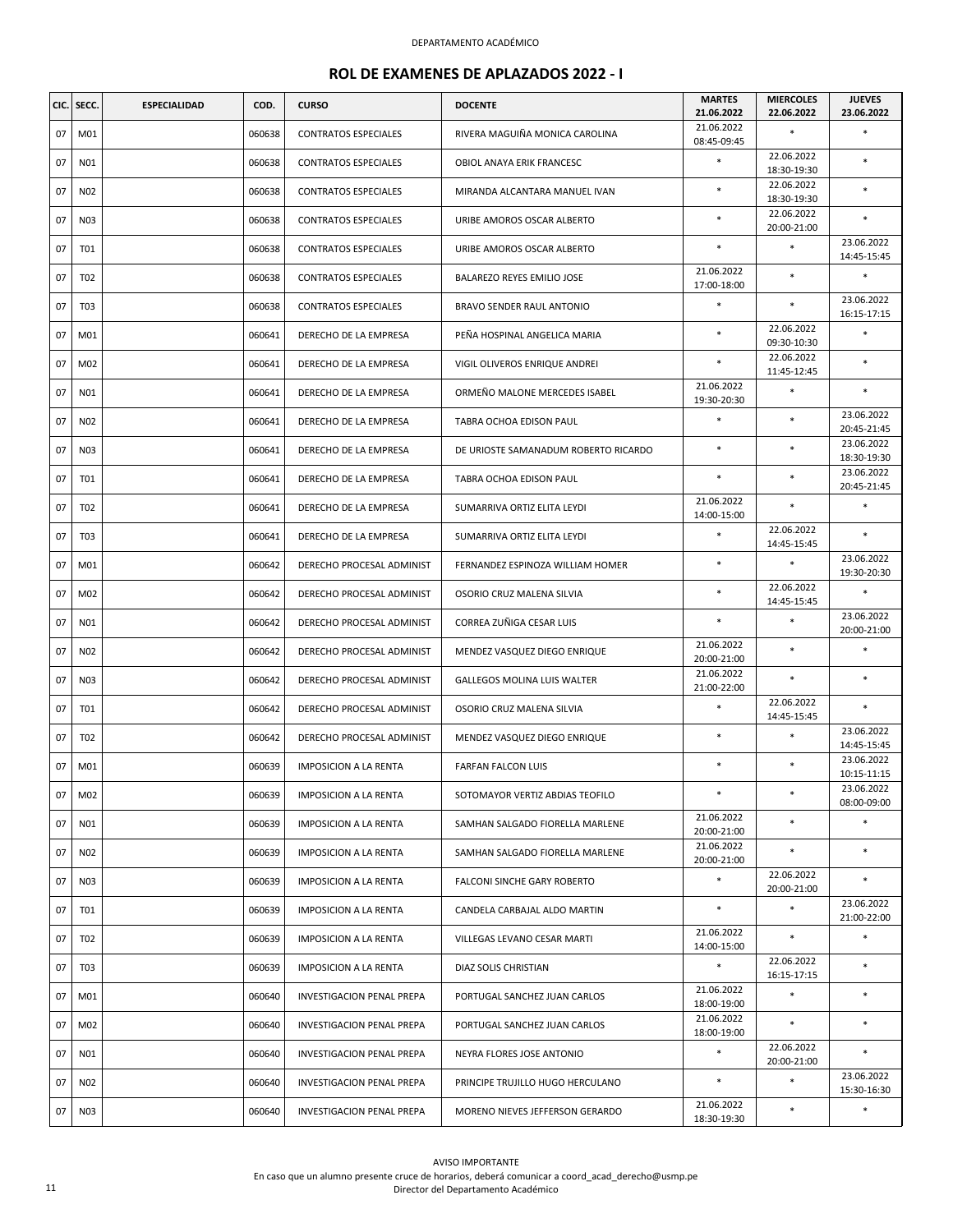| CIC. | SECC.           | <b>ESPECIALIDAD</b> | COD.   | <b>CURSO</b>                 | <b>DOCENTE</b>                          | <b>MARTES</b><br>21.06.2022 | <b>MIERCOLES</b><br>22.06.2022 | <b>JUEVES</b><br>23.06.2022 |
|------|-----------------|---------------------|--------|------------------------------|-----------------------------------------|-----------------------------|--------------------------------|-----------------------------|
| 07   | T01             |                     | 060640 | INVESTIGACION PENAL PREPA    | ASTUDILLO MEZA GUILLERMO                | $\ast$                      | $\ast$                         | 23.06.2022<br>16:15-17:15   |
| 07   | T <sub>02</sub> |                     | 060640 | INVESTIGACION PENAL PREPA    | PRINCIPE TRUJILLO HUGO HERCULANO        | $\ast$                      | $\ast$                         | 23.06.2022<br>15:30-16:30   |
| 08   | M01             |                     | 060648 | CONTRATACION CON EL ESTAD    | SAAVEDRA SOBRADOS CELSO ALFREDO         |                             | 22.06.2022<br>11:45-12:45      | $\ast$                      |
| 08   | M02             |                     | 060648 | CONTRATACION CON EL ESTAD    | CANDELA JARA CESAR ANGEL                | $\ast$                      | $\ast$                         | 23.06.2022<br>18:30-19:30   |
| 08   | N01             |                     | 060648 | CONTRATACION CON EL ESTAD    | CORREA ZUÑIGA CESAR LUIS                | 21.06.2022<br>08:00-09:00   | $\ast$                         | $\ast$                      |
| 08   | N02             |                     | 060648 | CONTRATACION CON EL ESTAD    | CANDELA JARA CESAR ANGEL                | $\ast$                      | $\ast$                         | 23.06.2022<br>18:30-19:30   |
| 08   | T01             |                     | 060648 | CONTRATACION CON EL ESTAD    | SUMARRIVA ORTIZ ELITA LEYDI             | $\ast$                      | 22.06.2022<br>15:45-16:45      | $\ast$                      |
| 08   | T <sub>02</sub> |                     | 060648 | CONTRATACION CON EL ESTAD    | AHOMED CHAVEZ OMAR ABRAHAM              | 21.06.2022<br>16:00-17:00   | $\ast$                         | $\ast$                      |
| 08   | M01             |                     | 060644 | DERECHO DE FAMILIA Y SUCE    | ROMERO ARTEAGA MICHEL ALONSO            |                             | *                              | 23.06.2022<br>10:00-11:00   |
| 08   | M02             |                     | 060644 | DERECHO DE FAMILIA Y SUCE    | CHUNGA CHAVEZ CARMEN FLOR DE MARIA      | 21.06.2022<br>16:00-17:00   | $\ast$                         | $\ast$                      |
| 08   | N01             |                     | 060644 | DERECHO DE FAMILIA Y SUCE    | FERNANDEZ ESPINOZA WILLIAM HOMER        |                             | $\ast$                         | 23.06.2022<br>18:30-19:30   |
| 08   | N02             |                     | 060644 | DERECHO DE FAMILIA Y SUCE    | VIZCARDO REYES FIORELLA MELISA          | $\ast$                      | $\ast$                         | 23.06.2022<br>20:00-21:00   |
| 08   | T01             |                     | 060644 | DERECHO DE FAMILIA Y SUCE    | AMADO RAMIREZ ELIZABETH DEL PILAR       | 21.06.2022<br>14:15-15:15   | *                              | $\ast$                      |
| 08   | T <sub>02</sub> |                     | 060644 | DERECHO DE FAMILIA Y SUCE    | RAMOS MIRAVAL MIGUEL EDUARDO            | $\ast$                      | $\ast$                         | 23.06.2022<br>16:15-17:15   |
| 08   | M01             |                     | 060647 | DERECHO SOCIETARIO           | VALDIVIA BOCANEGRA MARIA LUISA GABRIELA | 21.06.2022<br>10:15-11:15   | $\ast$                         | $\ast$                      |
| 08   | N01             |                     | 060647 | DERECHO SOCIETARIO           | ARMIJO ZAFRA LUIS MIGUEL                | 21.06.2022<br>20:45-21:45   | *                              | $\ast$                      |
| 08   | N02             |                     | 060647 | DERECHO SOCIETARIO           | CONDE GRANADOS JORGE LUIS               | 21.06.2022<br>20:45-21:45   | $\ast$                         | $\ast$                      |
| 08   | N03             |                     | 060647 | DERECHO SOCIETARIO           | TABRA OCHOA EDISON PAUL                 | $\ast$                      | 22.06.2022<br>17:00-18:00      | $\ast$                      |
| 08   | T01             |                     | 060647 | DERECHO SOCIETARIO           | <b>GARCIA HUAROTO JORGE PATRICK</b>     | 21.06.2022<br>17:00-18:00   | *                              | $\ast$                      |
| 08   | T <sub>02</sub> |                     | 060647 | DERECHO SOCIETARIO           | TABRA OCHOA EDISON PAUL                 | $\ast$                      | 22.06.2022<br>17:00-18:00      |                             |
| 08   | M02             |                     | 060646 | ETAPA INTERMEDIA Y JUZGAM    | GUZMAN RUIZ DE CASTILLA NANCY MARLENY   | $\ast$                      | $\ast$                         | 23.06.2022<br>09:30-10:30   |
| 08   | N01             |                     | 060646 | ETAPA INTERMEDIA Y JUZGAM    | ROSALES ARTICA DAVID EMMANUEL           |                             | 22.06.2022<br>19:30-20:30      | $\ast$                      |
| 08   | N02             |                     | 060646 | ETAPA INTERMEDIA Y JUZGAM    | VEGAS VACCARO MIGUEL ANGEL              | $\ast$                      | $\ast$                         | 23.06.2022<br>18:30-19:30   |
| 08   | N03             |                     | 060646 | ETAPA INTERMEDIA Y JUZGAM    | ASTUDILLO MEZA GUILLERMO                | $\ast$                      | *                              | 23.06.2022<br>18:30-19:30   |
| 08   | T01             |                     | 060646 | ETAPA INTERMEDIA Y JUZGAM    | JIMENEZ BERNALES JUAN CARLOS            |                             | 22.06.2022<br>16:15-17:15      |                             |
| 08   | M02             |                     | 060645 | IMPOSICION AL CONSUMO        | SOTOMAYOR VERTIZ ABDIAS TEOFILO         | $\ast$                      | $\ast$                         | 23.06.2022<br>09:00-10:00   |
| 08   | N01             |                     | 060645 | IMPOSICION AL CONSUMO        | SAMHAN SALGADO FIORELLA MARLENE         | $\ast$                      | 22.06.2022<br>20:00-21:00      | $\ast$                      |
| 08   | N02             |                     | 060645 | IMPOSICION AL CONSUMO        | CANDELA CARBAJAL ALDO MARTIN            | $\ast$                      | $\ast$                         | 23.06.2022<br>19:00-20:00   |
| 08   | N03             |                     | 060645 | <b>IMPOSICION AL CONSUMO</b> | FALCONI SINCHE GARY ROBERTO             | $\ast$                      | $\ast$                         | 23.06.2022<br>18:30-19:30   |
| 08   | T <sub>02</sub> |                     | 060645 | IMPOSICION AL CONSUMO        | CANDELA CARBAJAL ALDO MARTIN            | $\ast$                      | $\ast$                         | 23.06.2022<br>19:00-20:00   |
| 08   | M01             |                     | 060643 | RESPONSABILIDAD CIVIL        | CASTRO REYES LUIS ARTURO                | $\ast$                      | 22.06.2022<br>08:00-09:00      | $\ast$                      |
| 08   | N01             |                     | 060643 | RESPONSABILIDAD CIVIL        | OBIOL ANAYA ERIK FRANCESC               | $\ast$                      | 22.06.2022<br>20:00-21:00      | $\ast$                      |
| 08   | N02             |                     | 060643 | RESPONSABILIDAD CIVIL        | CHIPANA CATALAN JHOEL WILLIAMS          | 21.06.2022<br>18:30-19:30   | $\ast$                         | $\ast$                      |
| 08   | N03             |                     | 060643 | RESPONSABILIDAD CIVIL        | URIBE AMOROS OSCAR ALBERTO              | 21.06.2022<br>20:00-21:00   | *                              | $\ast$                      |
| 08   | T01             |                     | 060643 | RESPONSABILIDAD CIVIL        | MONTERO ORDINOLA GUSTAVO ENRIQUE        | $\ast$                      | $\ast$                         | 23.06.2022<br>15:45-16:45   |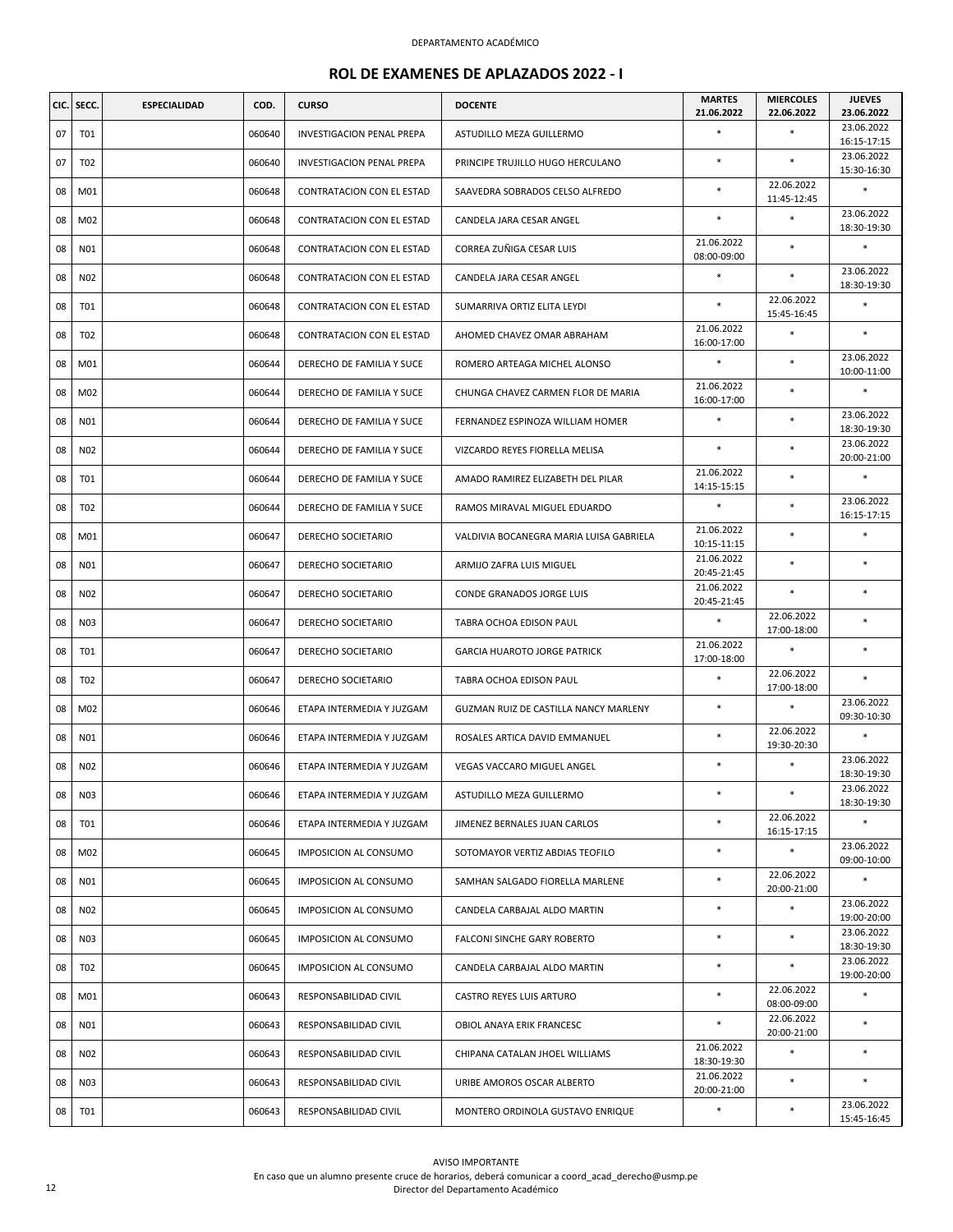| CIC. | SECC.           | <b>ESPECIALIDAD</b> | COD.   | <b>CURSO</b>              | <b>DOCENTE</b>                     | <b>MARTES</b><br>21.06.2022 | <b>MIERCOLES</b><br>22.06.2022 | <b>JUEVES</b><br>23.06.2022 |
|------|-----------------|---------------------|--------|---------------------------|------------------------------------|-----------------------------|--------------------------------|-----------------------------|
| 08   | T02             |                     | 060643 | RESPONSABILIDAD CIVIL     | <b>BRAVO SENDER RAUL ANTONIO</b>   | 21.06.2022<br>15:30-16:30   |                                | *                           |
| 09   | M01             |                     | 060676 | ANALISIS ECONOM DEL DER   | ZAVALAGA ORTIZ CARMEN ELENA        | 21.06.2022<br>08:45-09:45   | $\ast$                         | $\ast$                      |
| 09   | M02             |                     | 060676 | ANALISIS ECONOM DEL DER   | DIAZ SOLIS CHRISTIAN               | $\ast$                      | 22.06.2022<br>18:30-19:30      | *                           |
| 09   | N01             |                     | 060676 | ANALISIS ECONOM DEL DER   | GUZMAN HALBERSTADT CESAR ARMANDO   | $\ast$                      | $\ast$                         | 23.06.2022<br>20:00-21:00   |
| 09   | N02             |                     | 060676 | ANALISIS ECONOM DEL DER   | VELASCO PEREZ VELASCO DAVID MOISES | $\ast$                      | 22.06.2022<br>13:15-14:15      | *                           |
| 09   | N03             |                     | 060676 | ANALISIS ECONOM DEL DER   | DIAZ SOLIS CHRISTIAN               | $\ast$                      | 22.06.2022<br>18:30-19:30      | *                           |
| 09   | <b>T01</b>      |                     | 060676 | ANALISIS ECONOM DEL DER   | VELASCO PEREZ VELASCO DAVID MOISES | $\ast$                      | 22.06.2022<br>13:15-14:15      | *                           |
| 09   | T02             |                     | 060676 | ANALISIS ECONOM DEL DER   | GUZMAN HALBERSTADT CESAR ARMANDO   | $\ast$                      | 22.06.2022<br>17:45-18:45      | $\ast$                      |
| 09   | N01             |                     | 060677 | DER. NOTARIAL Y REGISTRAL | AMADO RAMIREZ ELIZABETH DEL PILAR  | 21.06.2022<br>16:15-17:15   | $\ast$                         | *                           |
| 09   | N02             |                     | 060677 | DER. NOTARIAL Y REGISTRAL | <b>GUEVARA BRINGAS RUBEN</b>       | $\ast$                      | 22.06.2022<br>18:30-19:30      | *                           |
| 09   | N03             |                     | 060677 | DER. NOTARIAL Y REGISTRAL | CABREJOS MEJIA JORGE ABEL          | $\ast$                      | $\ast$                         | 23.06.2022<br>20:00-21:00   |
| 09   | T01             |                     | 060677 | DER. NOTARIAL Y REGISTRAL | SIGUAS RIVAS MIGUEL JULIAN         | 21.06.2022<br>16:15-17:15   | $\ast$                         | $\ast$                      |
| 09   | T <sub>02</sub> |                     | 060677 | DER. NOTARIAL Y REGISTRAL | AMADO RAMIREZ ELIZABETH DEL PILAR  | 21.06.2022<br>16:15-17:15   | $\ast$                         | $\ast$                      |
| 09   | T <sub>03</sub> |                     | 060677 | DER. NOTARIAL Y REGISTRAL | GUEVARA BRINGAS RUBEN              | $\ast$                      | 22.06.2022<br>18:30-19:30      | *                           |
| 09   | M01             |                     | 060678 | DER. PROPIED. INTELECTUAL | AGÜERO MIÑANO MARITZA YESENIA      | $\ast$                      | 22.06.2022<br>18:45-19:45      | $\ast$                      |
| 09   | M02             |                     | 060678 | DER. PROPIED. INTELECTUAL | PANTIGOZO VILLAFUERTE LILIANA      | $\ast$                      | 22.06.2022<br>10:15-11:15      | $\ast$                      |
| 09   | N01             |                     | 060678 | DER. PROPIED. INTELECTUAL | SOSA HUAPAYA ALEX EVER             | $\ast$                      | $\ast$                         | 23.06.2022<br>18:30-19:30   |
| 09   | N02             |                     | 060678 | DER. PROPIED. INTELECTUAL | SOSA HUAPAYA ALEX EVER             | $\ast$                      | 22.06.2022<br>18:30-19:30      | $\ast$                      |
| 09   | N03             |                     | 060678 | DER. PROPIED. INTELECTUAL | AGÜERO MIÑANO MARITZA YESENIA      | $\ast$                      | 22.06.2022<br>18:45-19:45      | *                           |
| 09   | <b>T01</b>      |                     | 060678 | DER. PROPIED. INTELECTUAL | RODRIGUEZ GARCIA GUSTAVO MANUEL    | $\ast$                      | 22.06.2022<br>08:00-09:00      | $\ast$                      |
| 09   | T02             |                     | 060678 | DER. PROPIED. INTELECTUAL | PANTIGOZO VILLAFUERTE LILIANA      | $\ast$                      | 22.06.2022<br>10:15-11:15      | *                           |
| 09   | M01             |                     | 060650 | DERECHO CAMBIARIO         | ALVAREZ VARGAS NAPOLEON DE JESUS   | $\ast$                      | 22.06.2022<br>20:00-21:00      | $\ast$                      |
| 09   | N01             |                     | 060650 | DERECHO CAMBIARIO         | WALDE JAUREGUI VICENTE RODOLFO     | $\ast$                      | 22.06.2022<br>20:00-21:00      | $\ast$                      |
| 09   | N02             |                     | 060650 | DERECHO CAMBIARIO         | ALVAREZ VARGAS NAPOLEON DE JESUS   | $\ast$                      | 22.06.2022<br>20:00-21:00      | *                           |
| 09   | N <sub>04</sub> |                     | 060650 | DERECHO CAMBIARIO         | WALDE JAUREGUI VICENTE RODOLFO     | $\ast$                      | 22.06.2022<br>20:00-21:00      | *                           |
| 09   | T01             |                     | 060650 | DERECHO CAMBIARIO         | DIAZ SOLIS CHRISTIAN               | $\ast$                      | $\ast$                         | 23.06.2022<br>15:30-16:30   |
| 09   | M01             |                     | 060651 | DERECHO DEL CONSUMO       | RODRIGUEZ GARCIA GUSTAVO MANUEL    | *                           | 22.06.2022<br>09:00-10:00      | *                           |
| 09   | N01             |                     | 060651 | DERECHO DEL CONSUMO       | DURAND CARRION JULIO BALTAZAR      | $\ast$                      | $\ast$                         | 23.06.2022<br>18:30-19:30   |
| 09   | N02             |                     | 060651 | DERECHO DEL CONSUMO       | DURAND CARRION JULIO BALTAZAR      | $\ast$                      | $\ast$                         | 23.06.2022<br>18:30-19:30   |
| 09   | N03             |                     | 060651 | DERECHO DEL CONSUMO       | PANTIGOZO VILLAFUERTE LILIANA      | 21.06.2022<br>20:00-21:00   | $\ast$                         | $\ast$                      |
| 09   | <b>T01</b>      |                     | 060651 | DERECHO DEL CONSUMO       | LIENDO MIRANDA CLAUDIA ELISA       | $\ast$                      | $\ast$                         | 23.06.2022<br>19:30-20:30   |
| 09   | M01             |                     | 060649 | LITIGACION ORAL           | ROSAS YATACO JORGE                 | $\ast$                      | $\ast$                         | 23.06.2022<br>10:15-11:15   |
| 09   | N01             |                     | 060649 | LITIGACION ORAL           | TRUJILLO PERALTA CORINA            | 21.06.2022<br>18:30-19:30   | $\ast$                         | $\ast$                      |
| 09   | N02             |                     | 060649 | LITIGACION ORAL           | TRUJILLO PERALTA CORINA            | 21.06.2022<br>18:30-19:30   | $\ast$                         | *                           |
| 09   | N03             |                     | 060649 | LITIGACION ORAL           | NUÑEZ PEREZ FERNANDO VICENTE       | 21.06.2022<br>18:30-19:30   | $\ast$                         | $\ast$                      |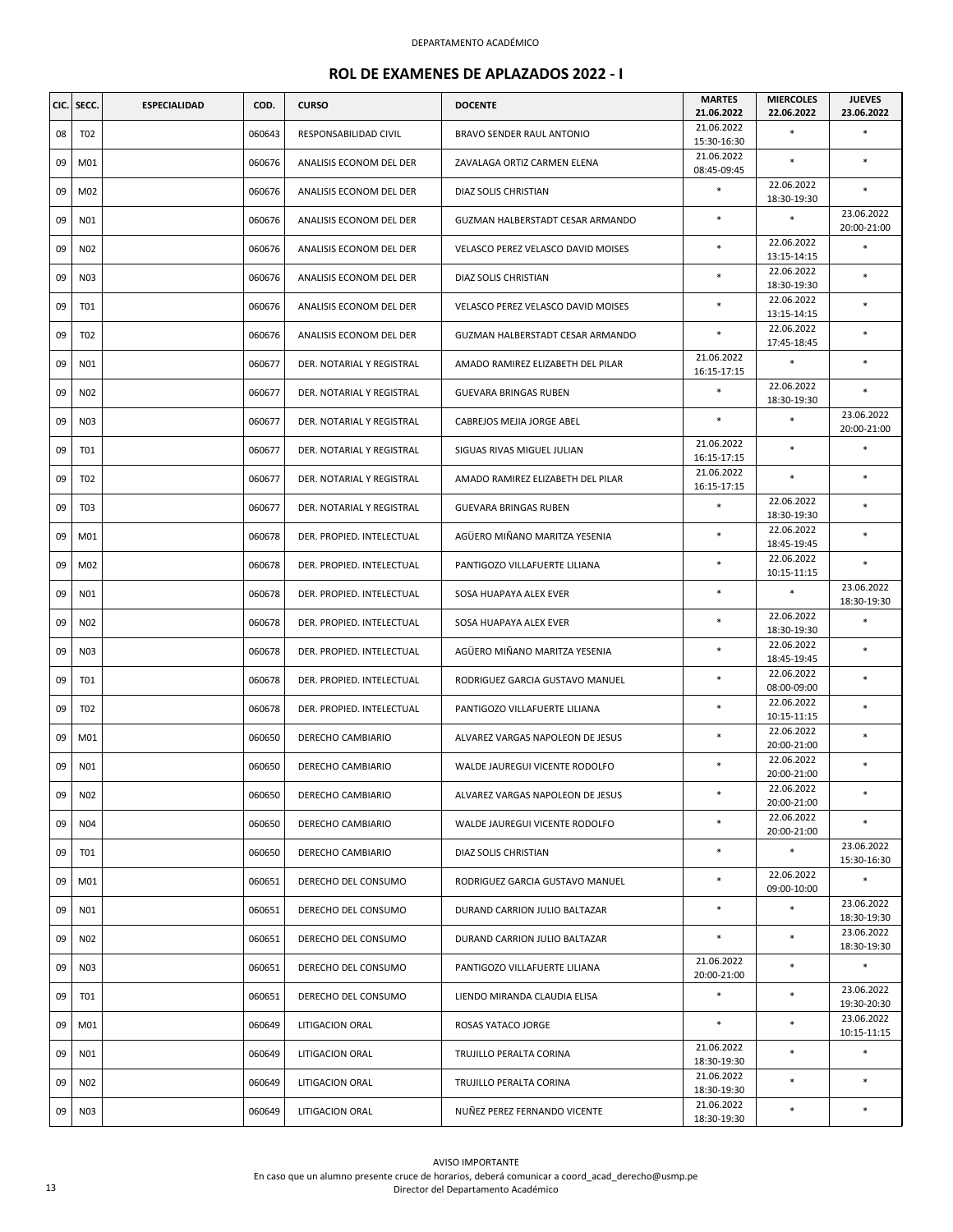| CIC. | SECC.           | ESPECIALIDAD         | COD.   | <b>CURSO</b>              | <b>DOCENTE</b>                      | <b>MARTES</b><br>21.06.2022 | <b>MIERCOLES</b><br>22.06.2022 | <b>JUEVES</b><br>23.06.2022              |
|------|-----------------|----------------------|--------|---------------------------|-------------------------------------|-----------------------------|--------------------------------|------------------------------------------|
| 09   | T01             |                      | 060649 | LITIGACION ORAL           | ROSAS YATACO JORGE                  | $\ast$                      | $\ast$                         | 23.06.2022                               |
| 09   | T <sub>02</sub> |                      | 060649 | LITIGACION ORAL           | MORENO NIEVES JEFFERSON GERARDO     | $\ast$                      | $\ast$                         | 13:15-14:15<br>23.06.2022                |
| 10   | M01             |                      | 060656 | DERECHO CORPORATIVO       | ALIAGA LINARES WILDER               | $\ast$                      | $\ast$                         | 16:15-17:15<br>23.06.2022                |
|      |                 |                      |        |                           |                                     |                             |                                | 20:00-21:00<br>23.06.2022                |
| 10   | N01             |                      | 060656 | DERECHO CORPORATIVO       | ALIAGA LINARES WILDER               | $\ast$                      | $\ast$<br>22.06.2022           | 20:00-21:00                              |
| 10   | N02             |                      | 060656 | DERECHO CORPORATIVO       | CONDE GRANADOS JORGE LUIS           | $\ast$                      | 18:30-19:30                    | $\ast$                                   |
| 10   | N03             |                      | 060656 | DERECHO CORPORATIVO       | VIGIL OLIVEROS ENRIQUE ANDREI       | 21.06.2022<br>13:15-14:15   | $\ast$                         | $\ast$                                   |
| 10   | <b>T01</b>      |                      | 060656 | DERECHO CORPORATIVO       | VIGIL OLIVEROS ENRIQUE ANDREI       | 21.06.2022<br>13:15-14:15   | $\ast$                         | $\ast$                                   |
| 10   | N01             |                      | 060653 | DERECHO DE LA BANCA       | FERNANDEZ VASQUEZ JOSE ARQUIMIDES   | 21.06.2022<br>20:00-21:00   | $\ast$                         | $\ast$                                   |
| 10   | N02             |                      | 060653 | DERECHO DE LA BANCA       | GALDOS VILLENA EMILIO EDUARDO       | $\ast$                      | $\ast$                         | 23.06.2022<br>20:00-21:00                |
| 10   | N03             |                      | 060653 | DERECHO DE LA BANCA       | PANTIGOZO VILLAFUERTE LILIANA       | $\ast$                      | 22.06.2022<br>20:00-21:00      | $\ast$                                   |
| 10   | T01             |                      | 060653 | DERECHO DE LA BANCA       | FERNANDEZ VASQUEZ JOSE ARQUIMIDES   | $\ast$                      | $\ast$                         | 23.06.2022<br>16:15-17:15                |
| 10   | M01             |                      | 060657 | DERECHO DE LA COMPETENCIA | RODRIGUEZ GARCIA GUSTAVO MANUEL     | $\ast$                      | 22.06.2022<br>10:00-11:00      | $\ast$                                   |
| 10   | N01             |                      | 060657 | DERECHO DE LA COMPETENCIA | FREITAS VELA FREDDY                 | 21.06.2022<br>18:30-19:30   | $\ast$                         | $\ast$                                   |
| 10   | N02             |                      | 060657 | DERECHO DE LA COMPETENCIA | RODRIGUEZ GARCIA GUSTAVO MANUEL     | $\ast$                      | 22.06.2022<br>10:00-11:00      | $\ast$                                   |
| 10   | N03             |                      | 060657 | DERECHO DE LA COMPETENCIA | FREITAS VELA FREDDY                 | 21.06.2022<br>18:30-19:30   | *                              | $\ast$                                   |
| 10   | T01             |                      | 060657 | DERECHO DE LA COMPETENCIA | SOSA HUAPAYA ALEX EVER              | $\ast$                      | $\ast$                         | 23.06.2022<br>16:15-17:15                |
| 10   | M01             |                      | 060652 | DERECHO DESARR SOSTENIBLE | UGAZ MARQUINA ROSEMARY STEPHANI     | $\ast$                      | $\ast$                         | 23.06.2022<br>16:00-17:00                |
| 10   | N01             |                      | 060652 | DERECHO DESARR SOSTENIBLE | FOY VALENCIA PIERRE CLAUDIO         | $\ast$                      | 22.06.2022<br>18:30-19:30      | $\ast$                                   |
| 10   | N02             |                      | 060652 | DERECHO DESARR SOSTENIBLE | TEJADA GURMENDI JAIME TROY          | 21.06.2022<br>18:30-19:30   | $\ast$                         | $\ast$                                   |
| 10   | <b>T01</b>      |                      | 060652 | DERECHO DESARR SOSTENIBLE | DIAZ SOLIS CHRISTIAN                | $\ast$                      | 22.06.2022<br>14:45-15:45      | $\ast$                                   |
| 10   | M01             |                      | 060655 | NEGOCIACION               | GUZMAN HALBERSTADT CESAR ARMANDO    | $\ast$                      | $\ast$                         | 23.06.2022<br>17:45-18:45                |
| 10   | N01             |                      | 060655 | NEGOCIACION               | ESPINOZA BURGOS MARIA CAROLINA      | $\ast$                      | $\ast$                         | 23.06.2022<br>18:30-19:30                |
| 10   | N02             |                      | 060655 | NEGOCIACION               | ESPINOZA BURGOS MARIA CAROLINA      |                             | $\ast$                         | 23.06.2022<br>18:30-19:30                |
| 10   | <b>T01</b>      |                      | 060655 | NEGOCIACION               | RIVERA VILCHEZ WALTER ENRIQUE       | 21.06.2022<br>15:00-16:00   | *                              | $\ast$                                   |
| 10   | T03             |                      | 060655 | NEGOCIACION               | GUZMAN HALBERSTADT CESAR ARMANDO    |                             | $\ast$                         | 23.06.2022<br>17:45-18:45                |
| 10   | M01             |                      | 060654 | <b>REGIMEN PYME</b>       | RENGIFO ALEGRIA ALBERTO JUAN CARLOS | $\ast$                      | $\ast$                         | 23.06.2022<br>16:30-17:30                |
| 10   | N01             |                      | 060654 | <b>REGIMEN PYME</b>       | ALIAGA LINARES WILDER               | $\ast$                      | *                              | 23.06.2022<br>21:00-22:00                |
| 10   | N03             |                      | 060654 | <b>REGIMEN PYME</b>       | LIENDO MIRANDA CLAUDIA ELISA        | $\ast$                      | $\ast$                         | 23.06.2022<br>18:30-19:30                |
| 10   | <b>T01</b>      |                      | 060654 | <b>REGIMEN PYME</b>       | GALDOS VILLENA EMILIO EDUARDO       | $\ast$                      | $\ast$                         | 23.06.2022<br>21:00-22:00                |
| 11   | N01             | <b>DERECHO PENAL</b> | 064233 | ACUER PLENA PRECE MAT PEN | BRAMONT-ARIAS TORRES LUIS ALBERTO   | $\ast$                      | $\ast$                         | 23.06.2022                               |
| 11   | N02             | <b>DERECHO PENAL</b> | 064233 | ACUER PLENA PRECE MAT PEN | BRAMONT-ARIAS TORRES LUIS ALBERTO   | $\ast$                      | $\ast$                         | 18:30-19:30<br>23.06.2022<br>18:30-19:30 |
| 11   | N01             | DERECHO PENAL        | 064235 | CONSEC JURIDICAS DELITO   | YSHII MEZA LUIS ALEJANDRO           | 21.06.2022<br>17:15-18:15   | $\ast$                         | $\ast$                                   |
| 11   | N02             | DERECHO PENAL        | 064235 | CONSEC JURIDICAS DELITO   | YARLEQUE MONTERO JEARSINEO RAY      | $\ast$                      | $\ast$                         | 23.06.2022<br>18:45-19:45                |
| 11   | N01             | <b>DERECHO PENAL</b> | 064238 | DELITOS FUNCIONARIALES    | ESPINOZA RAMOS BENJI GREGORY        | 21.06.2022<br>21:00-22:00   | *                              | $\ast$                                   |
| 11   | N02             | <b>DERECHO PENAL</b> | 064238 | DELITOS FUNCIONARIALES    | NUÑEZ PEREZ FERNANDO VICENTE        | $\ast$                      | 22.06.2022<br>20:00-21:00      | $\ast$                                   |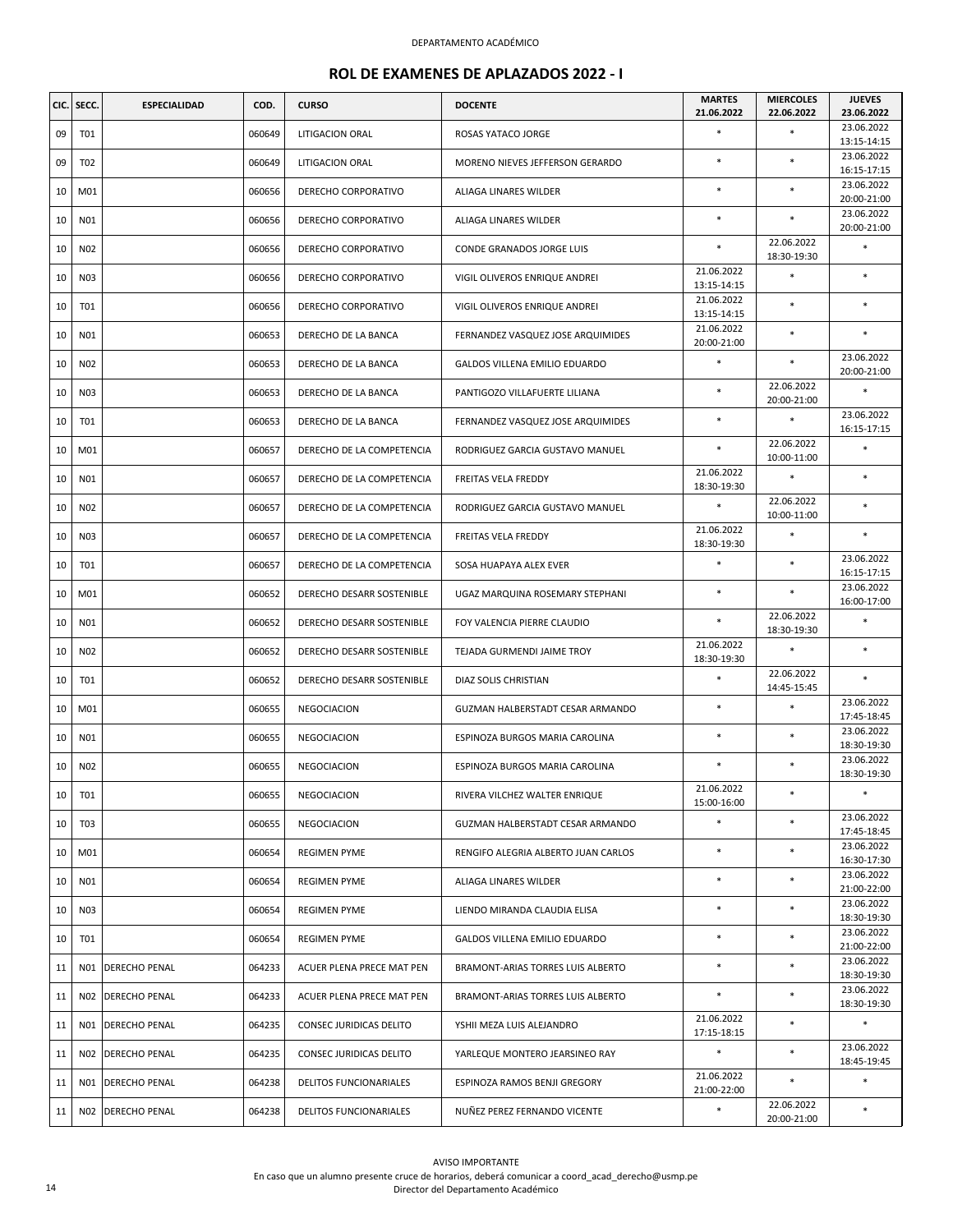|    | CIC. SECC. | <b>ESPECIALIDAD</b>      | COD.   | <b>CURSO</b>                     | <b>DOCENTE</b>                      | <b>MARTES</b><br>21.06.2022 | <b>MIERCOLES</b><br>22.06.2022 | <b>JUEVES</b><br>23.06.2022 |
|----|------------|--------------------------|--------|----------------------------------|-------------------------------------|-----------------------------|--------------------------------|-----------------------------|
| 11 | N01        | DERECHO PENAL            | 064237 | POLITICA CRIMINAL                | JIMENEZ BERNALES LUIS ALBERTO       | $\ast$                      | 22.06.2022<br>17:45-18:45      | ×                           |
| 11 | N02        | DERECHO PENAL            | 064237 | POLITICA CRIMINAL                | JIMENEZ BERNALES LUIS ALBERTO       | $\ast$                      | 22.06.2022<br>17:45-18:45      | ×                           |
| 11 |            | M01 DERECHO PENAL        | 064234 | TALLER DE AUDIENCIAS I           | RAMIREZ LUNA CESAR MARTIN           | $\ast$                      | 22.06.2022<br>17:45-18:45      | *                           |
| 11 | N01        | DERECHO PENAL            | 064234 | TALLER DE AUDIENCIAS I           | RAMIREZ LUNA CESAR MARTIN           | $\ast$                      | 22.06.2022<br>17:45-18:45      | $\ast$                      |
| 11 |            | NO1 DERECHO PENAL        | 064236 | TEORIA DE LA PRUEBA              | ESPINOZA RAMOS BENJI GREGORY        | 21.06.2022<br>20:00-21:00   | $\ast$                         | $\ast$                      |
| 11 | N02        | <b>DERECHO PENAL</b>     | 064236 | TEORIA DE LA PRUEBA              | MORENO NIEVES JEFFERSON GERARDO     | $\ast$                      | $\ast$                         | 23.06.2022<br>17:15-18:15   |
| 11 | N01        | DERECHO PENAL            | 064232 | <b>TEORIA DEL CASO</b>           | PAUCAR CHAPPA MARCIAL ELOY          | $\ast$                      | 22.06.2022<br>18:30-19:30      | *                           |
| 11 | N02        | DERECHO PENAL            | 064232 | <b>TEORIA DEL CASO</b>           | PAUCAR CHAPPA MARCIAL ELOY          | $\ast$                      | $\ast$                         | 23.06.2022<br>20:00-21:00   |
| 11 | N01        | <b>GESTION PUBLICA</b>   | 064428 | DERECHO ADMINISTRATIVOS E        | SOTOMAYOR VERTIZ ABDIAS TEOFILO     | $\ast$                      | 22.06.2022<br>21:00-22:00      | ×                           |
| 11 | M01        | <b>GESTION PUBLICA</b>   | 064431 | <b>GERENCIA Y GESTION</b>        | BARRA ZAMALLOA RENE ARTURO          | $\ast$                      | $\ast$                         | 23.06.2022<br>21:00-22:00   |
| 11 | M01        | <b>GESTION PUBLICA</b>   | 064430 | <b>GESTION ESTRATEGICA Y POR</b> | BARRA ZAMALLOA RENE ARTURO          | $\ast$                      | 22.06.2022<br>21:00-22:00      | ×                           |
| 11 | N01        | <b>GESTION PUBLICA</b>   | 064425 | <b>GESTION PUBLICA</b>           | SUMARRIVA ORTIZ ELITA LEYDI         | 21.06.2022<br>16:30-17:30   | $\ast$                         | *                           |
| 11 | N01        | <b>GESTION PUBLICA</b>   | 064429 | PLANIFICACION Y PRESUPUES        | BARRA ZAMALLOA RENE ARTURO          | $\ast$                      | $\ast$                         | 23.06.2022<br>20:00-21:00   |
| 11 | N01        | <b>GESTION PUBLICA</b>   | 064427 | TEMAS DE PROCEDIMIENTOS A        | SAAVEDRA SOBRADOS CELSO ALFREDO     | 21.06.2022<br>18:30-19:30   | $\ast$                         | ×                           |
| 11 | N01        | <b>GESTION PUBLICA</b>   | 064426 | TEORIA DE LA REGULACION          | CAMACHO BEAS JOSE ANTONIO           | $\ast$                      | 22.06.2022<br>18:30-19:30      | $\ast$                      |
| 11 | M01        | COMPETENCIA Y REGULACION | 064507 | ACCES MERC, BARRER BUROCR        | LINDLEY RUSSO ALFREDO               | $\ast$                      | 22.06.2022<br>20:00-21:00      | $\ast$                      |
| 11 | N01        | COMPETENCIA Y REGULACION | 064506 | CASUIST COMPET Y CONSUMO         | TASSANO VELAOCHAGA HEBERT           | $\ast$                      | $\ast$                         | 23.06.2022<br>18:30-19:30   |
| 11 | T01        | COMPETENCIA Y REGULACION | 064505 | ORG IND Y POLIT COMPET           | CHAVEZ RODRIGUEZ GENA               | 21.06.2022<br>17:45-18:45   | $\ast$                         | $\ast$                      |
| 11 | T01        | COMPETENCIA Y REGULACION | 064503 | PROC ADM INDECO Y ORG REG        | CHAVEZ RODRIGUEZ GENA               | 21.06.2022<br>18:45-19:45   | $\ast$                         | *                           |
| 11 | N01        | COMPETENCIA Y REGULACION | 064502 | REGULACION AMBIENTAL             | FOY VALENCIA PIERRE CLAUDIO         | $\ast$                      | 22.06.2022<br>19:30-20:30      | $\ast$                      |
| 11 | T01        | COMPETENCIA Y REGULACION | 064504 | SEM DE PROP INT                  | AGÜERO MIÑANO MARITZA YESENIA       | $\ast$                      | 22.06.2022<br>17:45-18:45      | *                           |
| 11 | N01        | COMPETENCIA Y REGULACION | 064501 | TEORIA DE LA REGULACION          | TORRES MADRID FRANCISCO JAVIER      | 21.06.2022<br>20:00-21:00   | $\ast$                         | *                           |
| 11 | N01        | EMPRESARIAL              | 064604 | CONTRATOS EMPRESARIALES          | <b>GARCIA HUAROTO JORGE PATRICK</b> | 21.06.2022<br>18:30-19:30   | $\ast$                         | $\ast$                      |
| 11 |            | NO1 EMPRESARIAL          | 064603 | DERECHO DE SEGUROS               | PANTIGOZO VILLAFUERTE LILIANA       | 21.06.2022<br>21:00-22:00   | $\ast$                         | *                           |
| 11 | N01        | EMPRESARIAL              | 064602 | INTERPRET ESTADOS FINANCI        | MIÑANO DONAYRE ALICIA LICETH        |                             | 22.06.2022<br>18:45-19:45      | *                           |
| 11 |            | M01 EMPRESARIAL          | 064605 | <b>JURISPRUDENCIA TRIBUTARIA</b> | DIAZ SOLIS CHRISTIAN                | $\ast$                      | $\ast$                         | 23.06.2022<br>17:45-18:45   |
| 11 | <b>T01</b> | EMPRESARIAL              | 064605 | JURISPRUDENCIA TRIBUTARIA        | DIAZ SOLIS CHRISTIAN                | $\ast$                      | $\ast$                         | 23.06.2022<br>17:45-18:45   |
| 11 |            | M01 EMPRESARIAL          | 064606 | MERCADO DE VALORES               | GUTIERREZ OCHOA OMAR DARIO          | $\ast$                      | $\ast$                         | 23.06.2022<br>18:00-19:00   |
| 11 | N01        | EMPRESARIAL              | 064606 | <b>MERCADO DE VALORES</b>        | MACO CANO DAVID ALEJANDRO           | $\ast$                      | 22.06.2022<br>20:00-21:00      | *                           |
| 11 |            | N01 EMPRESARIAL          | 064601 | NEGOCIOS INTERNACIONALES         | ALVA FALCON CESAR ALFONSO           | $\ast$                      | *                              | 23.06.2022<br>20:00-21:00   |
| 11 | N01        | EMPRESARIAL              | 064607 | TEORIA DE LA REGULACION          | TORRES MADRID FRANCISCO JAVIER      | $\ast$                      | 22.06.2022<br>20:00-21:00      | *                           |
| 11 | N01        | <b>CIVIL PATRIMONIAL</b> | 064705 | DERECHO REALES Y REGISTRO        | GUEVARA BRINGAS RUBEN               | $\ast$                      | 22.06.2022<br>19:30-20:30      | *                           |
| 11 | N01        | CIVIL PATRIMONIAL        | 064702 | SEMINARIO DE COMPRA VENTA        | ANTON GONZALEZ JOSE ANTONIO         | $\ast$                      | $\ast$                         | 23.06.2022<br>18:30-19:30   |
| 11 | N01        | <b>CIVIL PATRIMONIAL</b> | 064703 | SEMINARIO DE CONTRATOS ES        | GUZMAN HALBERSTADT CESAR ARMANDO    | $\ast$                      | 22.06.2022<br>20:00-21:00      | *                           |
| 11 | N01        | <b>CIVIL PATRIMONIAL</b> | 064701 | SEMINARIO DE NEGOCIO JURI        | ANTON GONZALEZ JOSE ANTONIO         | $\ast$                      | $\ast$                         | 23.06.2022<br>19:30-20:30   |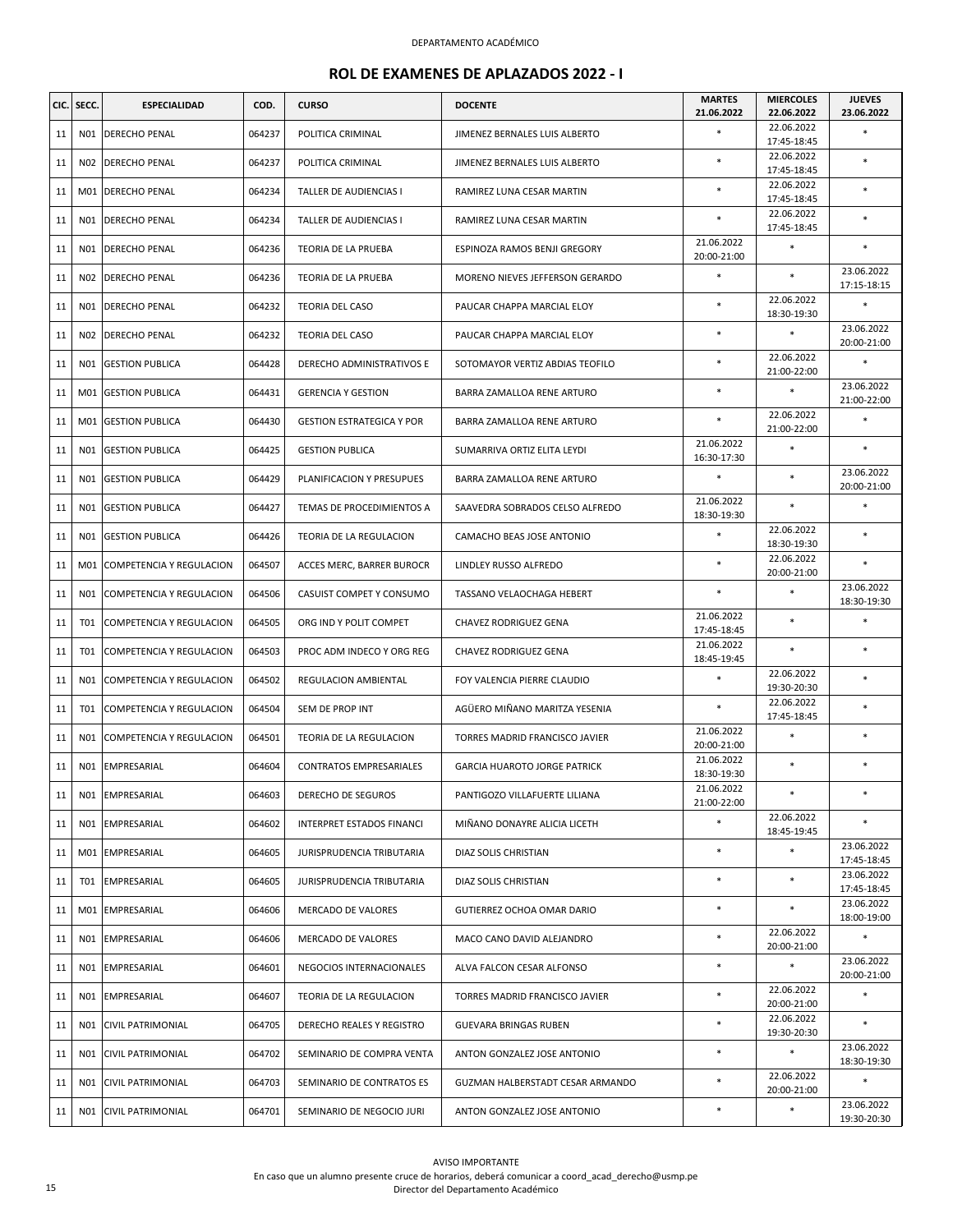|    | CIC. SECC.      | <b>ESPECIALIDAD</b>          | COD.   | <b>CURSO</b>                     | <b>DOCENTE</b>                      | <b>MARTES</b><br>21.06.2022 | <b>MIERCOLES</b><br>22.06.2022 | <b>JUEVES</b><br>23.06.2022 |
|----|-----------------|------------------------------|--------|----------------------------------|-------------------------------------|-----------------------------|--------------------------------|-----------------------------|
| 11 | M01             | <b>CIVIL PATRIMONIAL</b>     | 064704 | SEMINARIO DE OBLIGACIONES        | AMADO RAMIREZ ELIZABETH DEL PILAR   | 21.06.2022<br>17:15-18:15   | $\ast$                         | *                           |
| 11 | N01             | <b>CIVIL PATRIMONIAL</b>     | 064707 | SEMINARIO DE RESPONSABILI        | BELTRAN PACHECO JORGE ALBERTO       | 21.06.2022<br>20:00-21:00   | $\ast$                         | $\ast$                      |
| 11 | <b>T01</b>      | CIVIL PATRIMONIAL            | 064706 | SISTEMA DEL DERECHO DE PR        | MANRIQUE ECHEVARRIA VICTOR SANTIAGO | 21.06.2022<br>17:45-18:45   | *                              | $\ast$                      |
| 12 | N01             | <b>DERECHO PENAL</b>         | 064240 | CRIMINOLOGIA                     | RIOS PATIO GINO AUGUSTO TOMAS       | 21.06.2022<br>18:30-19:30   | $\ast$                         | $\ast$                      |
| 12 |                 | NO2 DERECHO PENAL            | 064240 | CRIMINOLOGIA                     | ESPINOZA BONIFAZ AUGUSTO RENZO      | $\ast$                      | *                              | 23.06.2022<br>16:45-17:45   |
| 12 | N01             | <b>DERECHO PENAL</b>         | 064239 | DELITOS ECON Y EMPRESARIA        | BRAMONT-ARIAS TORRES LUIS FELIPE    | $\ast$                      | 22.06.2022<br>18:30-19:30      | *                           |
| 12 | N <sub>02</sub> | DERECHO PENAL                | 064239 | DELITOS ECON Y EMPRESARIA        | NUÑEZ PEREZ FERNANDO VICENTE        | $\ast$                      | 22.06.2022<br>21:00-22:00      | $\ast$                      |
| 12 | N01             | DERECHO PENAL                | 064242 | DERECHO PENAL INTERNACION        | YARLEQUE MONTERO JEARSINEO RAY      | $\ast$                      | $\ast$                         | 23.06.2022<br>17:45-18:45   |
| 12 | N01             | <b>DERECHO PENAL</b>         | 064244 | EJECUCION PENAL                  | JIMENEZ BERNALES LUIS ALBERTO       | 21.06.2022<br>20:00-21:00   | $\ast$                         | *                           |
| 12 | N01             | <b>DERECHO PENAL</b>         | 064243 | SEMINARIO DE HABEAS CORPU        | SUAREZ LOPEZ DE CASTILLA CAMILO     | 21.06.2022<br>18:45-19:45   | *                              | *                           |
| 12 | N01             | DERECHO PENAL                | 064241 | TALLER DE AUDIENCIAS II          | ALMANZA ALTAMIRANO FRANK ROBERT     |                             | 22.06.2022<br>21:00-22:00      | ×                           |
| 12 | N01             | <b>DERECHO PENAL</b>         | 064245 | TEMAS DE PROCESAL PENAL          | ALVAREZ YRALA EDWAR OMAR            | $\ast$                      | $\ast$                         | 23.06.2022<br>20:00-21:00   |
| 12 | M01             | <b>GESTION PUBLICA</b>       | 064434 | <b>CONCESIONES Y PRIVATIZACI</b> | SAAVEDRA SOBRADOS CELSO ALFREDO     | $\ast$                      | *                              | 23.06.2022<br>19:30-20:30   |
| 12 | N01             | <b>GESTION PUBLICA</b>       | 064438 | CONTROL GUBERNAMENTAL            | AHOMED CHAVEZ OMAR ABRAHAM          | 21.06.2022<br>17:45-18:45   | $\ast$                         | $\ast$                      |
| 12 | N01             | <b>GESTION PUBLICA</b>       | 064437 | <b>FINANZAS PUBLICAS</b>         | MIÑANO DONAYRE ALICIA LICETH        |                             | 22.06.2022<br>17:45-18:45      | *                           |
| 12 | N01             | <b>GESTION PUBLICA</b>       | 064435 | <b>GESTION DE LA CALIDAD</b>     | BARRA ZAMALLOA RENE ARTURO          | $\ast$                      | 22.06.2022<br>20:00-21:00      | *                           |
| 12 | N01             | <b>GESTION PUBLICA</b>       | 064433 | <b>GESTION DE TALENTO HUMANO</b> | BARRA ZAMALLOA RENE ARTURO          | 21.06.2022<br>20:00-21:00   | $\ast$                         | $\ast$                      |
| 12 | N01             | <b>GESTION PUBLICA</b>       | 064432 | POLITICAS PUBLICAS               | AHOMED CHAVEZ OMAR ABRAHAM          | 21.06.2022<br>18:45-19:45   | $\ast$                         | $\ast$                      |
| 12 | N01             | <b>GESTION PUBLICA</b>       | 064436 | TEMAS DE ARBITRAJES              | SAAVEDRA SOBRADOS CELSO ALFREDO     | $\ast$                      | $\ast$                         | 23.06.2022<br>18:30-19:30   |
| 12 | M01             | COMPETENCIA Y REGULACION     | 064510 | CASUIST PROPIE INTELECTUA        | AGÜERO MIÑANO MARITZA YESENIA       | $\ast$                      | 22.06.2022<br>19:45-20:45      | $\ast$                      |
| 12 | T01             | COMPETENCIA Y REGULACION     | 064514 | DERECHO CONCURSAL                | LOZANO HERNANDEZ JULIO CARLOS       | $\ast$                      | 22.06.2022<br>17:45-18:45      | $\ast$                      |
| 12 | N01             | COMPETENCIA Y REGULACION     | 064513 | <b>DUMPING Y SUBSIDIOS</b>       | FREITAS VELA FREDDY                 |                             | $\ast$                         | 23.06.2022<br>18:30-19:30   |
| 12 | N01             | COMPETENCIA Y REGULACION     | 064509 | PUBLIC Y COMPETENC DESLEA        | SOSA HUAPAYA ALEX EVER              | 21.06.2022<br>18:30-19:30   | $\ast$                         | $\ast$                      |
| 12 |                 | N01 COMPETENCIA Y REGULACION | 064508 | REG ENER HIDRO MINER             | TORRES MADRID FRANCISCO JAVIER      | 21.06.2022<br>21:00-22:00   | $\ast$                         | *                           |
| 12 | N01             | COMPETENCIA Y REGULACION     | 064511 | REGU DE INFRAESTRUC TRANS        | QUIROZ PALACIOS JHOSSELYN JHEYDI    |                             | 22.06.2022<br>20:00-21:00      | *                           |
| 12 | N01             | COMPETENCIA Y REGULACION     | 064512 | REGULACION DE TELECOMUNIC        | MARQUEZ MANTILLA PAOLA MARLENE      | $\ast$                      | $\ast$                         | 23.06.2022<br>20:00-21:00   |
| 12 | M01             | EMPRESARIAL                  | 064609 | CONCESIONES Y PRIVATIZACI        | TORRES MADRID FRANCISCO JAVIER      | $\ast$                      | 22.06.2022<br>21:00-22:00      |                             |
| 12 | N01             | EMPRESARIAL                  | 064610 | DERECHO CONCURSAL                | PONCE NARRO ANA MARIA DEL PILAR     | $\ast$                      | 22.06.2022<br>15:30-16:30      | *                           |
| 12 | N01             | EMPRESARIAL                  | 064613 | DERECHO MINERO                   | BALLADARES RAMIREZ MANUEL ALBERTO   | $\ast$                      | *                              | 23.06.2022<br>18:30-19:30   |
| 12 |                 | NO1 EMPRESARIAL              | 064614 | <b>ENERGIA E HIDROCARBUROS</b>   | TEJADA GURMENDI JAIME TROY          | $\ast$                      | 22.06.2022<br>18:30-19:30      | *                           |
| 12 | N01             | EMPRESARIAL                  | 064611 | <b>FUSIONES Y ADQUISICIONES</b>  | CONDE GRANADOS JORGE LUIS           | 21.06.2022<br>18:30-19:30   | $\ast$                         | *                           |
| 12 | N01             | EMPRESARIAL                  | 064612 | PROCEDIMIENTOS ADUANEROS         | MEJIA VELASQUEZ GUSTAVO MOISES      | $\ast$                      | 22.06.2022<br>20:15-21:15      | *                           |
| 12 | N01             | EMPRESARIAL                  | 064608 | TEMAS DE ARBITRAJE               | BEDOYA DENEGRI ALONSO               | $\ast$                      | $\ast$                         | 23.06.2022<br>18:00-19:00   |
| 12 | M01             | <b>CIVIL PATRIMONIAL</b>     | 064714 | DERECHO CONCURSAL                | FREITAS VELA FREDDY                 | $\ast$                      | $\ast$                         | 23.06.2022<br>19:30-20:30   |
| 12 | N01             | <b>CIVIL PATRIMONIAL</b>     | 064710 | DERECHO INMOBILIARIO             | NORIEGA TEJADA ELI LUIS VICENTE     | $\ast$                      | *                              | 23.06.2022<br>21:00-22:00   |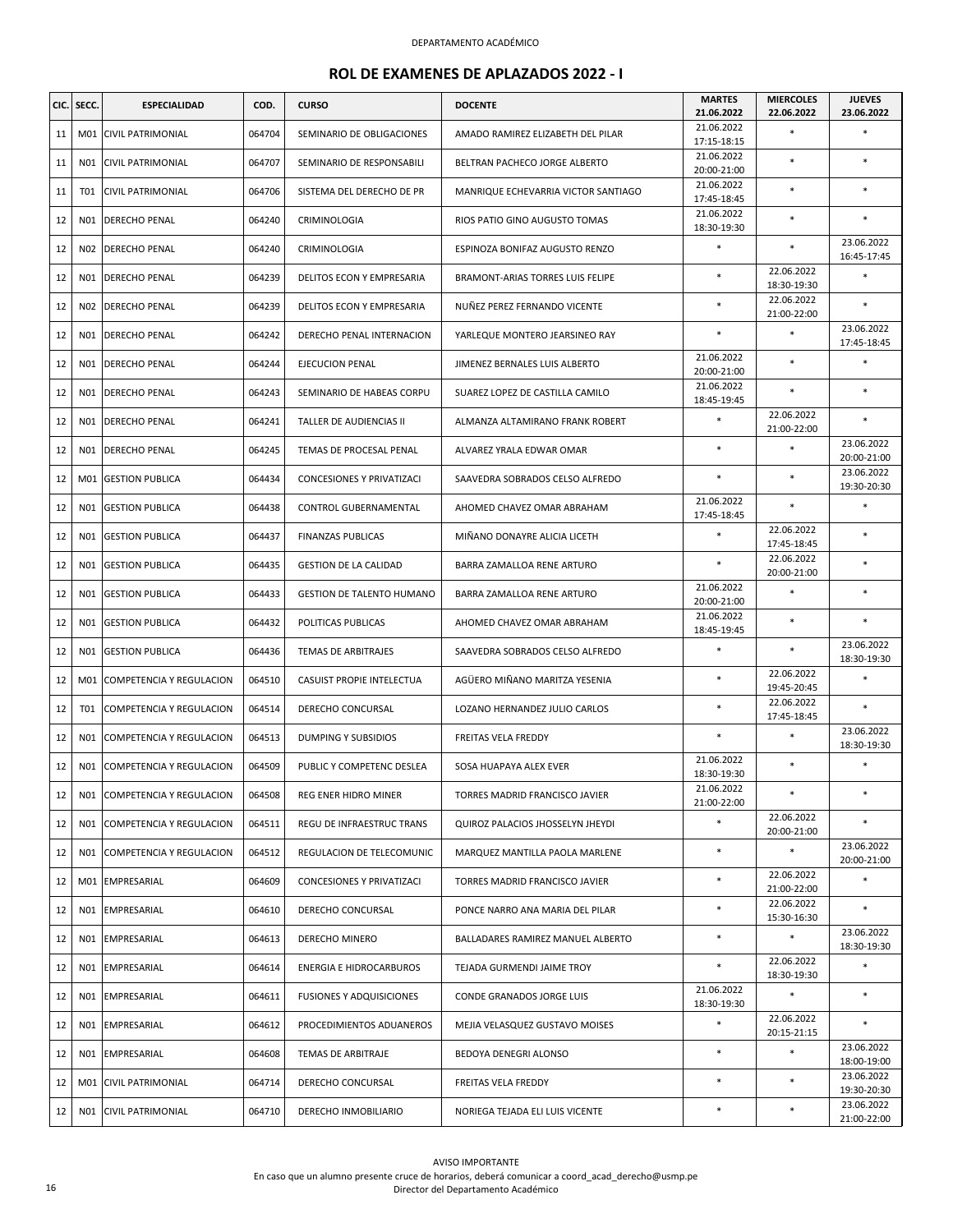| CIC. | SECC.           | <b>ESPECIALIDAD</b>      | COD.   | <b>CURSO</b>                     | <b>DOCENTE</b>                       | <b>MARTES</b><br>21.06.2022 | <b>MIERCOLES</b><br>22.06.2022 | <b>JUEVES</b><br>23.06.2022 |
|------|-----------------|--------------------------|--------|----------------------------------|--------------------------------------|-----------------------------|--------------------------------|-----------------------------|
| 12   | N01             | CIVIL PATRIMONIAL        | 064709 | DERECHO INTERNACIONAL PRI        | DE URIOSTE SAMANADUM ROBERTO RICARDO | 21.06.2022<br>18:30-19:30   | $\ast$                         | *                           |
| 12   | T01             | <b>CIVIL PATRIMONIAL</b> | 064713 | <b>GARANTIAS CREDITICIAS</b>     | SIGUAS RIVAS MIGUEL JULIAN           | 21.06.2022<br>17:15-18:15   | $\ast$                         | *                           |
| 12   | N01             | CIVIL PATRIMONIAL        | 064708 | <b>INSTITUCIONES DEL DERECHO</b> | NORIEGA TEJADA ELI LUIS VICENTE      | $\ast$                      | $\ast$                         | 23.06.2022<br>20:00-21:00   |
| 12   | N01             | CIVIL PATRIMONIAL        | 064711 | TECNICA CONTRACTUAL              | TANILLAMA LOAYZA JORGE LUIS          | $\ast$                      | 22.06.2022<br>19:00-20:00      | *                           |
| 12   | N01             | <b>CIVIL PATRIMONIAL</b> | 064712 | TEMAS DE ARBITRAJE               | PUERTAS FIGALLO JUAN CARLOS          | $\ast$                      | $\ast$                         | 23.06.2022<br>17:45-18:45   |
| EE   | M01             | <b>ELECTIVOS</b>         | 060666 | <b>CONTABILIDAD GENERAL</b>      | GUTIERREZ OCHOA OMAR DARIO           | $\ast$                      | $\ast$                         | 23.06.2022<br>16:15-17:15   |
| EE   | T01             | <b>ELECTIVOS</b>         | 060666 | CONTABILIDAD GENERAL             | GUTIERREZ OCHOA OMAR DARIO           | $\ast$                      | $\ast$                         | 23.06.2022<br>16:15-17:15   |
| EE   | N01             | <b>ELECTIVOS</b>         | 060679 | D. MUNICIPAL Y REGIONAL          | BALLADARES RAMIREZ MANUEL ALBERTO    | $\ast$                      |                                | 23.06.2022<br>20:45-21:45   |
| EE   | T01             | <b>ELECTIVOS</b>         | 060679 | D. MUNICIPAL Y REGIONAL          | BALLADARES RAMIREZ MANUEL ALBERTO    | $\ast$                      | 22.06.2022<br>17:00-18:00      | ×                           |
| EE   | N01             | <b>ELECTIVOS</b>         | 060664 | DELITOS NO CONVENCIONALES        | PORTOCARRERO ZAMORA MARIA ELENA      | $\ast$                      | 22.06.2022<br>18:30-19:30      | $\ast$                      |
| EE   | N <sub>02</sub> | <b>ELECTIVOS</b>         | 060664 | DELITOS NO CONVENCIONALES        | VILCA MORALES ALDO GILBERTO          | *                           | $\ast$                         | 23.06.2022<br>18:30-19:30   |
| EE   | N03             | <b>ELECTIVOS</b>         | 060664 | DELITOS NO CONVENCIONALES        | VILCA MORALES ALDO GILBERTO          | $\ast$                      | $\ast$                         | 23.06.2022<br>18:30-19:30   |
| EE   | T01             | <b>ELECTIVOS</b>         | 060680 | DER. CONST. COMPAR.              | HERNANDEZ CHAVEZ PEDRO ALFREDO       | $\ast$                      | $\ast$                         | 23.06.2022<br>09:00-10:00   |
| EE   | T <sub>02</sub> | <b>ELECTIVOS</b>         | 060680 | DER. CONST. COMPAR.              | PAZO PINEDA OSCAR ANDRES             | 21.06.2022<br>18:00-19:00   | $\ast$                         | *                           |
| EE   | M01             | <b>ELECTIVOS</b>         | 060661 | DER ELECTORAL Y PARLAMENT        | FELIX DILL'ERVA ITALO JOSHUA         | 21.06.2022<br>20:00-21:00   | $\ast$                         | $\ast$                      |
| EE   |                 | M02 ELECTIVOS            | 060661 | DER ELECTORAL Y PARLAMENT        | SALCEDO CUADROS CARLOS MAGNO         | $\ast$                      | $\ast$                         | 23.06.2022<br>10:30-11:30   |
| EE   | N02             | <b>ELECTIVOS</b>         | 060661 | DER ELECTORAL Y PARLAMENT        | FELIX DILL'ERVA ITALO JOSHUA         | 21.06.2022<br>20:00-21:00   | $\ast$                         | *                           |
| EE   | M01             | <b>ELECTIVOS</b>         | 060658 | DER TRIBUTARIO MUNICIPAL         | MACO CANO DAVID ALEJANDRO            | $\ast$                      | 22.06.2022<br>21:00-22:00      | *                           |
| EE   | T01             | <b>ELECTIVOS</b>         | 060658 | DER TRIBUTARIO MUNICIPAL         | YACOLCA ESTARES DANIEL IRWIN         | $\ast$                      | 22.06.2022<br>17:00-18:00      | $\ast$                      |
| EE   | N01             | <b>ELECTIVOS</b>         | 060669 | DERECHO ADUANERO                 | YACOLCA ESTARES DANIEL IRWIN         | $\ast$                      | 22.06.2022<br>20:45-21:45      | *                           |
| EE   | T01             | <b>ELECTIVOS</b>         | 060669 | DERECHO ADUANERO                 | MEJIA VELASQUEZ GUSTAVO MOISES       | $\ast$                      | 22.06.2022<br>21:15-22:15      | ×                           |
| EE   | <b>T01</b>      | <b>ELECTIVOS</b>         | 060668 | DERECHO CONSTITUCIONAL EC        | CANALES CAMA CAROLINA                | $\ast$                      | $\ast$                         | 23.06.2022<br>11:15-12:15   |
| EE   | T02             | <b>ELECTIVOS</b>         | 060668 | DERECHO CONSTITUCIONAL EC        | ZEA MARQUINA ELIZABETH               | $\ast$                      | 22.06.2022<br>17:00-18:00      | *                           |
| EE   | T03             | <b>ELECTIVOS</b>         | 060668 | DERECHO CONSTITUCIONAL EC        | CANALES CAMA CAROLINA                | $\ast$                      | $\ast$                         | 23.06.2022<br>11:15-12:15   |
| EE   | N01             | <b>ELECTIVOS</b>         | 060681 | DERECHO INFORMATICO              | OSORIO CRUZ MALENA SILVIA            | 21.06.2022<br>17:00-18:00   | $\ast$                         | ×                           |
| EE   | <b>T01</b>      | <b>ELECTIVOS</b>         | 060681 | DERECHO INFORMATICO              | OSORIO CRUZ MALENA SILVIA            | 21.06.2022<br>17:00-18:00   | $\ast$                         | $\ast$                      |
| EE   | M01             | <b>ELECTIVOS</b>         | 060672 | DERECHO MIGRATORIO               | DIAZ DIAZ MARIA-PIA GUADALUPE        | $\ast$                      | $\ast$                         | 23.06.2022<br>17:15-18:15   |
| EE   | T01             | <b>ELECTIVOS</b>         | 060672 | DERECHO MIGRATORIO               | RODRIGUEZ MACKAY MIGUEL ANGEL        | 21.06.2022<br>17:00-18:00   | $\ast$                         | $\ast$                      |
| EE.  | M01             | <b>ELECTIVOS</b>         | 060671 | <b>DERECHO PESQUERO</b>          | CORREA ZUÑIGA CESAR LUIS             | $\ast$                      | 22.06.2022<br>09:00-10:00      | *                           |
| EE.  | M02             | <b>ELECTIVOS</b>         | 060671 | DERECHO PESQUERO                 | CORREA ZUÑIGA CESAR LUIS             | $\ast$                      | 22.06.2022<br>08:00-09:00      | *                           |
| EE   | N01             | <b>ELECTIVOS</b>         | 060663 | DERECHO PREVISIONAL              | CABALLERO VILDOSO OSWALDO GRIMALDO   | 21.06.2022<br>20:45-21:45   | $\ast$                         | *                           |
| EE   | N02             | <b>ELECTIVOS</b>         | 060663 | DERECHO PREVISIONAL              | CABALLERO VILDOSO OSWALDO GRIMALDO   | 21.06.2022<br>20:45-21:45   | $\ast$                         | *                           |
| EE   | N01             | <b>ELECTIVOS</b>         | 060659 | FILOSOFÍA DEL DERECHO            | AVILA HERRERA HENRY JOSE             | $\ast$                      | 22.06.2022<br>19:30-20:30      | ×                           |
| EE   | N02             | <b>ELECTIVOS</b>         | 060659 | FILOSOFÍA DEL DERECHO            | JIMENEZ PIMENTEL RICARDO             | $\ast$                      | $\ast$                         | 23.06.2022<br>18:30-19:30   |
| EE   | T01             | <b>ELECTIVOS</b>         | 060659 | FILOSOFÍA DEL DERECHO            | JIMENEZ BERNALES JUAN CARLOS         | 21.06.2022<br>14:00-15:00   | $\ast$                         | $\ast$                      |